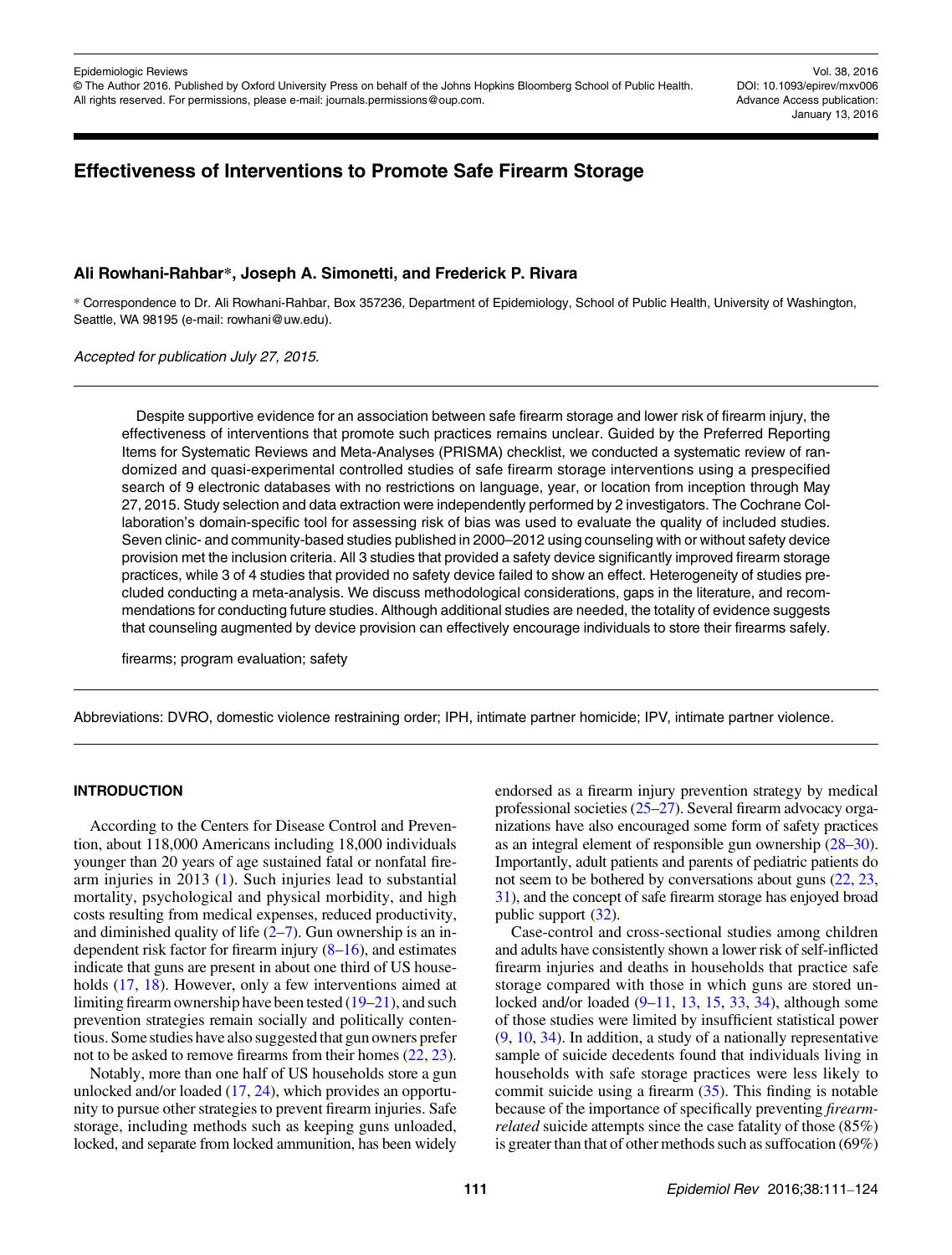or poisoning  $(2\%)$  (36). Given that suicide attempts are commonly impulsive acts (37, 38), safe firearm storage may mitigate the risk of fatal self-harm by reducing immediate access to lethal means. Our knowledge on the association between safe firearm storage practices and risk of unintentional or assaultrelated firearm injuries is somewhat limited. Nonetheless, a few studies have indeed observed a lower risk of unintentional and assault-related firearm injuries among individuals living in households that practice safe firearm storage (13, 14, 39).

Several community- or clinic-based interventions have been conducted to promote safe firearm storage practices. A systematic review of such interventions that included 1 randomized controlled trial and 6 before-after or after-only studies was published in 2003 and found that 4 of 7 studies demonstrated effectiveness in improving household firearm storage practices (40). Considering methodological limitations of included studies, the authors concluded that it was not clear what types of interventions or which specific components of those may encourage gun owners to securely store their firearms (40). We sought to systematically review all randomized

and quasi-experimental controlled studies that tested the effectiveness of community- or clinic-based safe firearm storage interventions.

## **METHODS**

## Data sources and search strategy

The Preferred Reporting Items for Systematic Reviews and Meta-Analyses (PRISMA) guidelines (41) were followed in the conduct and reporting of this systematic review. A broad search strategy was used to encompass the full range of safe firearm interventions. Published studies were identified and cross-checked by 2 reviewers (A.R.R. and J.A.S.) through a systematic search of the PubMed, Cochrane Library, Embase, Web of Science, PsycINFO, Scopus, Cumulative Index to Nursing and Allied Health Literature, Campbell Collaboration, and Education Resources Information Center databases. Using prespecified terms, we conducted electronic searches from inception through May 27, 2015, with no restrictions on language or setting (Web Appendix 1 and Web Table 1



Figure 1. Flow diagram for identification, screening, and selection process of studies published in 2000-2012 and included in this review. Study selection was guided by the Preferred Reporting Items for Systematic Reviews and Meta-Analyses. For excluded studies, the subtotals exceed the total number because of overlapping features of studies.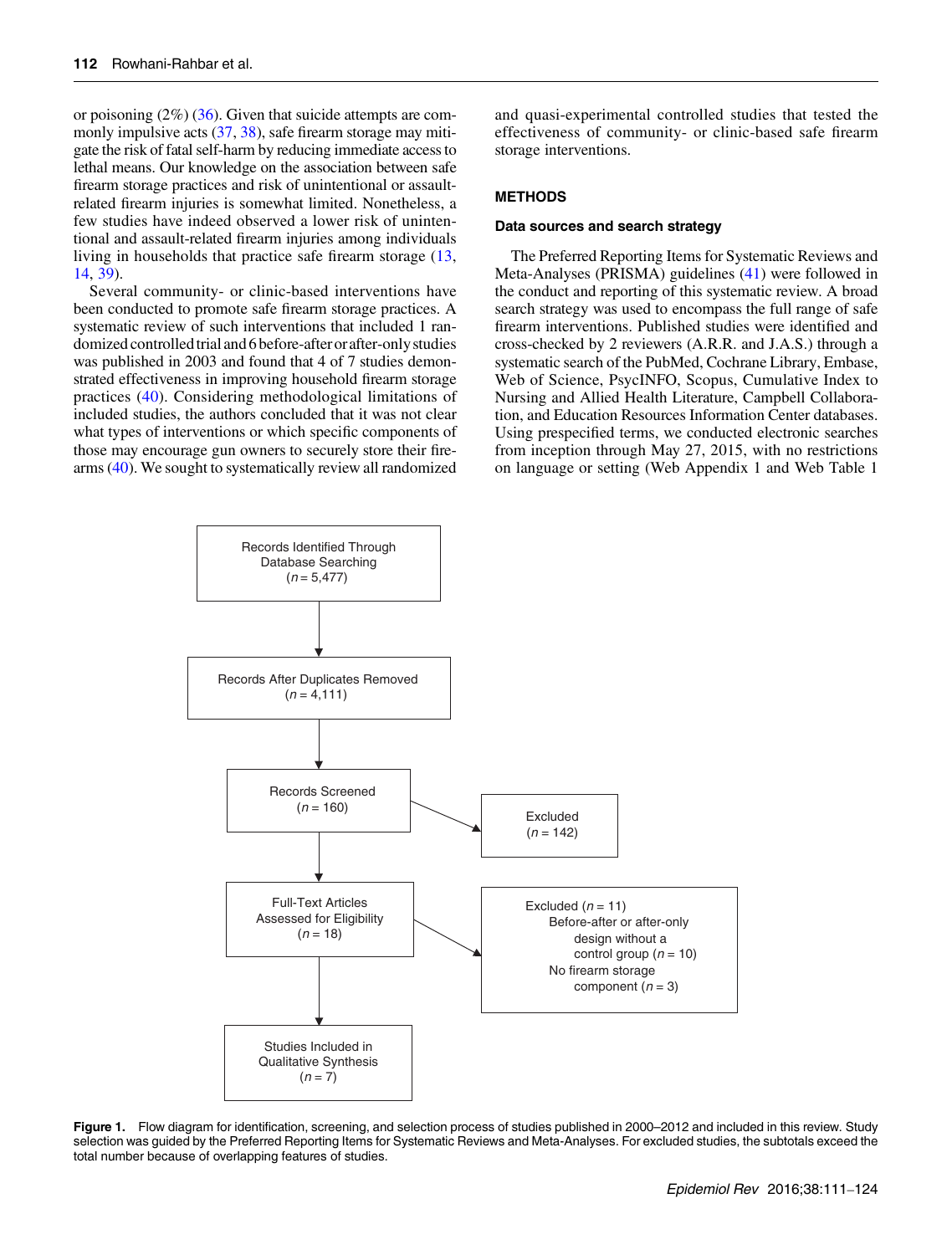available at http://aje.oxfordjournals.org/). Citations of identified papers and reviews were then hand searched to identify eligible records to supplement the electronic searches.

## Study selection

The following eligibility criteria were used to select studies: 1) The study used a randomized or quasi-experimental controlled design; 2) the intervention included a component that promoted safe firearm storage by any means; and 3) the outcome included a measurable firearm storage practice such as keeping guns locked, storing guns unloaded, keeping ammunition locked, and/or storing ammunition in a separate location from guns. A "secure gun storage or safety device" is defined under 18 USC  $\S 921(a)(34)$  as 1) a device that, when installed on a firearm, is designed to prevent the firearm from being operated without first deactivating the device (e.g., trigger lock, cable lock); 2) a device incorporated into the design of the firearm that is designed to prevent the operation of the firearm by anyone not having access to the device; or 3) a safe, gun safe, gun case, lockbox, or other device that is designed to be or can be used to store a firearm and that is designed to be unlocked only by means of a key, a combination, or other similar means (42). Studies that used a before-after or after-only design without a control group were excluded. Identified records were first assessed for eligibility on the basis of title and abstract. Full manuscripts of potentially eligible abstracts and articles were then evaluated to determine whether the inclusion criteria were met. Study selection was performed independently by 2 reviewers (A.R.R. and J.A.S.).

#### Data extraction and study quality assessment

By use of a prespecified data extraction form, detailed information from all studies that met the inclusion criteria was collected and characterized largely in accord with the Cochrane Handbook for Systematic Reviews of Interventions (43) with the following items: 1) authors; 2) year of publication; 3) design; 4) unit of intervention; 5) setting; 6) population; 7) experimental intervention; 8) control intervention; 9) duration of follow-up; 10) outcomes; 11) findings; and 12) key conclusions.

We evaluated the quality of studies on the basis of the Cochrane Collaboration's domain-specific tool for assessing risk of bias (44). Using this tool, which is neither a score sheet nor a checklist, we made critical assessments for different quality domains, including selection, performance, detection, attrition, reporting, and other types of bias (Web Appendix 2). Although such biases are typically classified under 1 of 3 main groups of bias in epidemiologic research (i.e., selection bias, measurement error, and confounding), we use the terms proposed by the Cochrane Collaboration for consistency in language throughout this article. Results of quality assessment are presented as "low," "high," or "unclear" risk of bias for each domain separately on the basis of the following items: 1) random sequence generation; 2) allocation concealment; 3) blinding (separately for participants, study personnel, and outcome assessors); 4) incomplete outcome data; 5) selective reporting; and 6) other sources of bias. Two investigators (A.R.R. and J.A.S.) independently reviewed each article for quality and discussed discrepancies to reach a consensus in consultation with a third reviewer (F.P.R.).

#### Data synthesis and analysis

A 3-level cross-classification scheme was developed to categorize included studies. We used this classification to give a structured overview of all studies and to enhance the qualitative synthesis of information. First, studies were classified into 1 of the following 2 mutually exclusive categories: 1) those that used a randomized controlled design and 2) those that used a quasi-experimental controlled design. Second, within each of those categories, studies were classified into 1 of the following 2 mutually exclusive categories: 1) those that used individuals as the unit of intervention (e.g., individually randomized controlled trials) and 2) those that used groups of individuals as the unit of intervention (e.g., cluster-randomized controlled trials). We use the term "unit of intervention" instead of "unit of randomization" as not all included studies were randomized controlled trials. Third, within each of the 4 aforementioned categories, studies were further classified into 1 of the following 3 mutually exclusive categories (40): 1) those that provided both counseling and a safe firearm storage device; 2) those that provided counseling without a safe firearm storage device; and 3) those that provided a safe firearm storage device without counseling. We define the term "counseling" throughout this article as a structured set of educational messages or campaigns about safe firearm storage

Table 1. Cross-Classification of Included Studies Published in 2000–2012

| <b>First Author, Year</b><br>(Reference No.) | Type of Intervention                             | <b>Study Type</b>                      |
|----------------------------------------------|--------------------------------------------------|----------------------------------------|
| Carbone, 2005 (21)                           | Counseling with safe storage device provision    | Group, quasi-experimental <sup>a</sup> |
| Barkin, 2008 (46)                            | Counseling with safe storage device provision    | Group, randomized                      |
| Grossman, 2000 (20)                          | Counseling without safe storage device provision | Individual, randomized <sup>a</sup>    |
| Stevens, 2002 (49)                           | Counseling without safe storage device provision | Group, randomized                      |
| Albright, 2003 (45)                          | Counseling without safe storage device provision | Individual, quasi-experimental         |
| Sidman, 2005 (48)                            | Counseling without safe storage device provision | Group, quasi-experimental              |
| Grossman, 2012 (47)                          | Safe storage device provision without counseling | Group, randomized                      |

a "Individual" and "group" refer to the unit of intervention.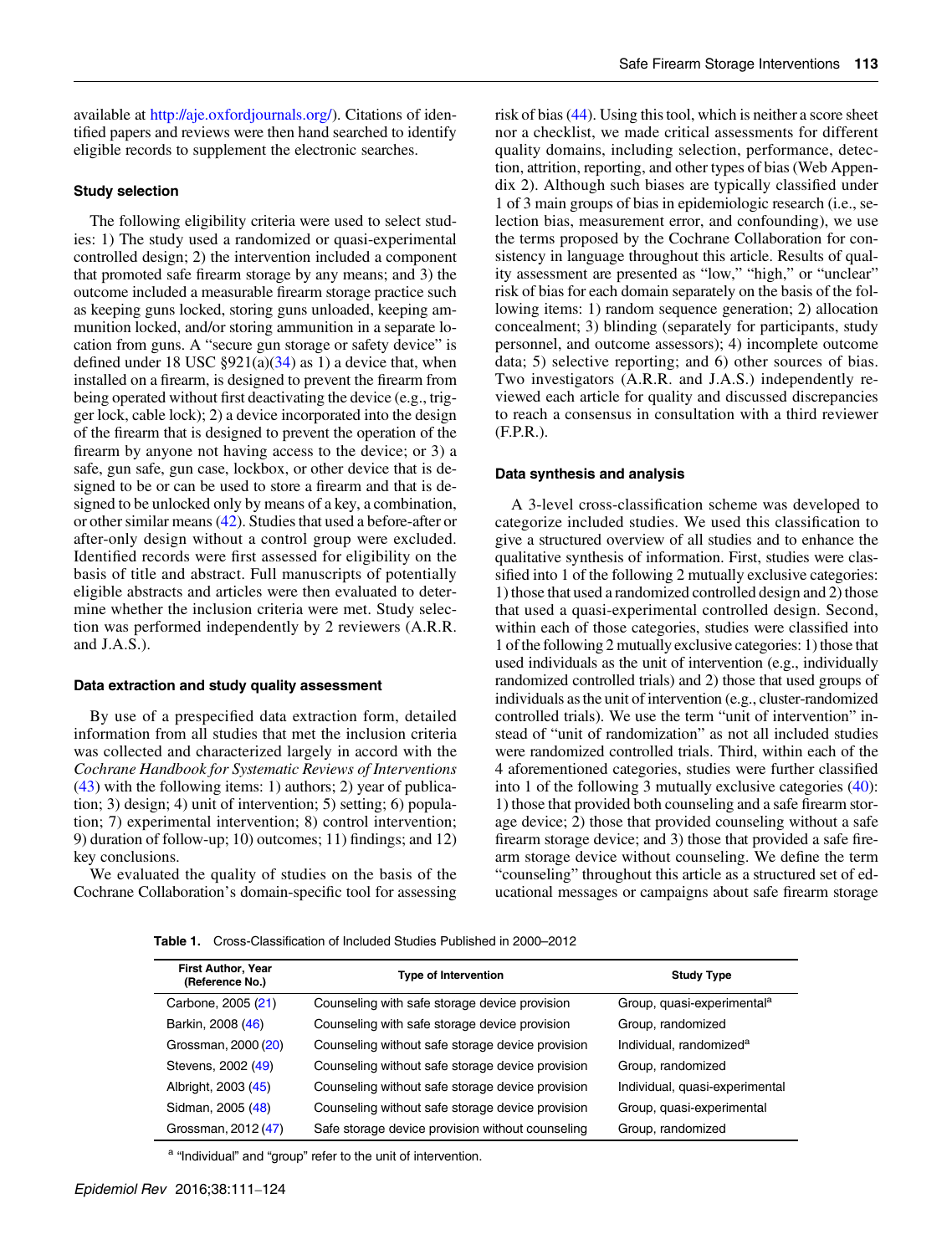114 Rowhani-Rahbar et al. Rowhani-Rahbar et al.

| <b>Table 2.</b> Description and Findings of Included Studies Published in 2000–2012 by Type of Intervention |  |  |
|-------------------------------------------------------------------------------------------------------------|--|--|
|                                                                                                             |  |  |

| First Author,<br>Year (Reference<br>No.) | <b>Study Design</b>                                                      | Unit of<br>Intervention | <b>Study Setting</b>                                                                                                                                                                                     | <b>Study Population</b>                                                                                                                                                                                                                                                                       | <b>Intervention Group</b>                                                                                                                                                                                                                                                                                          | <b>Control Group</b>                                                                                            | <b>Duration of</b><br>Follow-up for<br><b>Primary Analysis</b>                                                                                                                                                                                                   | <b>Primary Outcomes</b>                                                                                                                                                                                                    | <b>Findings</b>                                                                                                                                                                                                                                                                                                                                                                                                                      | <b>Key Conclusions</b>                                                                                                                                                                                                                                                                   |
|------------------------------------------|--------------------------------------------------------------------------|-------------------------|----------------------------------------------------------------------------------------------------------------------------------------------------------------------------------------------------------|-----------------------------------------------------------------------------------------------------------------------------------------------------------------------------------------------------------------------------------------------------------------------------------------------|--------------------------------------------------------------------------------------------------------------------------------------------------------------------------------------------------------------------------------------------------------------------------------------------------------------------|-----------------------------------------------------------------------------------------------------------------|------------------------------------------------------------------------------------------------------------------------------------------------------------------------------------------------------------------------------------------------------------------|----------------------------------------------------------------------------------------------------------------------------------------------------------------------------------------------------------------------------|--------------------------------------------------------------------------------------------------------------------------------------------------------------------------------------------------------------------------------------------------------------------------------------------------------------------------------------------------------------------------------------------------------------------------------------|------------------------------------------------------------------------------------------------------------------------------------------------------------------------------------------------------------------------------------------------------------------------------------------|
|                                          |                                                                          |                         |                                                                                                                                                                                                          |                                                                                                                                                                                                                                                                                               | Counseling With Safe Storage Device Provision                                                                                                                                                                                                                                                                      |                                                                                                                 |                                                                                                                                                                                                                                                                  |                                                                                                                                                                                                                            |                                                                                                                                                                                                                                                                                                                                                                                                                                      |                                                                                                                                                                                                                                                                                          |
| Carbone,<br>2005(21)                     | Two-arm, nonparallel<br>group,<br>quasi-experimental<br>controlled trial | Family                  | Pediatric clinic<br>located in an<br>urban<br>community<br>health center in<br>Tuscon,<br>Arizona                                                                                                        | Predominantly<br>Hispanic<br>families of<br>children and<br>adolescents<br>attending clinic<br>visits. Mean<br>ages of<br>children in the<br>intervention<br>and control<br>groups were<br>$6.5$ and $5.9$<br>years,<br>respectively.<br>Study was<br>restricted to<br>qun-owning<br>families | Physician-delivered 1- to Usual anticipatory<br>2-minute gun safety<br>verbal<br>counseling + gun<br>safety<br>brochure + provision<br>of free gunlock with<br>instructions ( $n = 73$<br>families)                                                                                                                | quidance $(n=78)$<br>families)                                                                                  | One month. A<br>total of 2,649<br>families<br>completed the<br>baseline<br>survey; about<br>8% had<br>firearms.<br>Study was<br>completed on<br>73% of original<br>qun-owning<br>families                                                                        | Removal of all<br>quns from<br>home.<br>Improvement in<br>safe gun<br>storage among<br>households<br>with guns at<br>follow-up.<br>Improvement in<br>overall gun<br>safety<br>practices<br>among all<br>households         | Removal of all guns<br>from home: 22%<br>intervention. 17%<br>control; $RR = 1.3$<br>(95% CI: 0.7, 2.5).<br>Improvement in<br>safe gun storage<br>among<br>households with<br>quns at follow-up:<br>51% intervention.<br>12% control:<br>$RR = 4.1 (95% CI:$<br>$2.1, 8.3$ ).<br>Improvement in<br>overall gun safety<br>practices among<br>all households:<br>62% intervention.<br>27% control;<br>$RR = 2.3 (95\% CI:$<br>1.5, 3.4 | Office-based safe<br>qun storage<br>counseling<br>supported with<br>written<br>information<br>and a free<br>qunlock<br>resulted in<br>significant<br>improvements<br>in safe gun<br>storage<br>behaviors but<br>did not affect<br>removal of<br>firearms from<br>home                    |
| Barkin,<br>2008(46)                      | Two-arm, parallel group,<br>randomized controlled<br>trial               | Practice                | Pediatric clinics in Families (90%<br>41 US states,<br>Canada, and<br>Puerto Rico<br>participating in<br>the<br>practice-based<br>research<br>network of the<br>American<br>Academy of<br>Pediatrics     | mothers) of<br>children aged<br>$2-11$ years<br>attending<br>well-child<br>pediatric clinic<br>visits. Study<br>was not<br>restricted to<br>qun owners.<br>but safe<br>firearm storage<br>outcomes were<br>analyzed only<br>among gun<br>owners                                               | Physician-delivered,<br>office-based violence<br>prevention<br>intervention using<br>motivational<br>interviewing with a<br>component on safe<br>firearm storage and<br>provision of free cable<br>qunlocks $(n = 68)$<br>practices)                                                                               | Usual care regarding<br>injury/violence<br>prevention +<br>literacy promotion<br>handout $(n=69)$<br>practices) | One and 6<br>months.<br>Greater than<br>80% of eligible<br>families<br>participated<br>across all sites                                                                                                                                                          | in self-reported<br>use of firearm<br>cable locks<br>among gun<br>owners                                                                                                                                                   | Change over time Using firearm cable<br>locks-1 month:<br>64% intervention.<br>59% control;<br>$RD = 12%$<br>$(P = 0.006)$ ; 6<br>months: 68%<br>intervention, 54%<br>control; $RD = 22%$<br>(P < 0.001)                                                                                                                                                                                                                             | Office-based<br>counseling<br>supported with<br>provision of<br>free cable<br>qunlocks<br>significantly<br>increased safe<br>firearm<br>storage<br>among<br>qun-owning<br>families                                                                                                       |
|                                          |                                                                          |                         |                                                                                                                                                                                                          |                                                                                                                                                                                                                                                                                               | Counseling Without Safe Storage Device Provision                                                                                                                                                                                                                                                                   |                                                                                                                 |                                                                                                                                                                                                                                                                  |                                                                                                                                                                                                                            |                                                                                                                                                                                                                                                                                                                                                                                                                                      |                                                                                                                                                                                                                                                                                          |
| Grossman,<br>2000 (20)                   | Two-arm, parallel group,<br>randomized controlled<br>trial               | Practitioner            | Nine urban and<br>suburban<br>family<br>medicine and<br>pediatric<br>practices at<br>Group Health<br>Cooperative (a<br>staff-model<br>health<br>maintenance<br>organization) in<br>western<br>Washington | Gun-owning and<br>non-gun-<br>owning<br>families of<br>children and<br>adolescents<br>attending<br>well-child<br>visits. Mean<br>ages of<br>children in the<br>intervention<br>and control<br>groups were<br>3.5 and 4.0<br>years,<br>respectively                                            | Practitioner-delivered<br>verbal and written gun<br>safety counseling and<br>provision of coupons<br>for obtaining 1 trigger<br>lock and 1 lockbox at<br>a discount for<br>gun-owning families,<br>and provided<br>counseling to not<br>acquire a gun for<br>non-gun-owning<br>families $(n=29)$<br>practitioners) | Usual practice $(n=28$<br>practitioners)                                                                        | 3 months. A total Removal of<br>of 2,082<br>eligible<br>households<br>approached:<br>1,673 (80%)<br>kept<br>appointment<br>with<br>practitioner<br>during study<br>period; of<br>those.<br>baseline and<br>follow up data<br>were collected<br>on 1,292<br>(77%) | firearms from<br>households<br>among<br>aun-owning<br>families.<br>Acquisition of a<br>safe firearm<br>storage device<br>among<br>gun-owning<br>families.<br>Acquisition of<br>firearm among<br>nongun-<br>owning families | Removal of firearms<br>from households:<br>6.7% intervention,<br>5.7% control;<br>$RD = 1.1\%$ (95%)<br>$Cl: -0.4, 5.9$ ).<br>Acquisition of a<br>safe firearm<br>storage device:<br>27% intervention,<br>21% control;<br>$RD = 6.3\%$ (95%)<br>$Cl: -1.3, 17.2$ ).<br>Acquisition of<br>firearm among the<br>entire study<br>population: 1.3%<br>intervention, 0.9%<br>control ( $P = 0.44$ )                                       | A single<br>counseling<br>session<br>delivered<br>during<br>well-child<br>visits<br>combined with<br>economic<br>incentives to<br>purchase safe<br>storage<br>devices did<br>not lead to<br>changes in<br>household gun<br>ownership or<br>storage<br>patterns<br><b>Table continues</b> |
|                                          |                                                                          |                         |                                                                                                                                                                                                          |                                                                                                                                                                                                                                                                                               |                                                                                                                                                                                                                                                                                                                    |                                                                                                                 |                                                                                                                                                                                                                                                                  |                                                                                                                                                                                                                            |                                                                                                                                                                                                                                                                                                                                                                                                                                      |                                                                                                                                                                                                                                                                                          |
|                                          |                                                                          |                         |                                                                                                                                                                                                          |                                                                                                                                                                                                                                                                                               |                                                                                                                                                                                                                                                                                                                    |                                                                                                                 |                                                                                                                                                                                                                                                                  |                                                                                                                                                                                                                            |                                                                                                                                                                                                                                                                                                                                                                                                                                      |                                                                                                                                                                                                                                                                                          |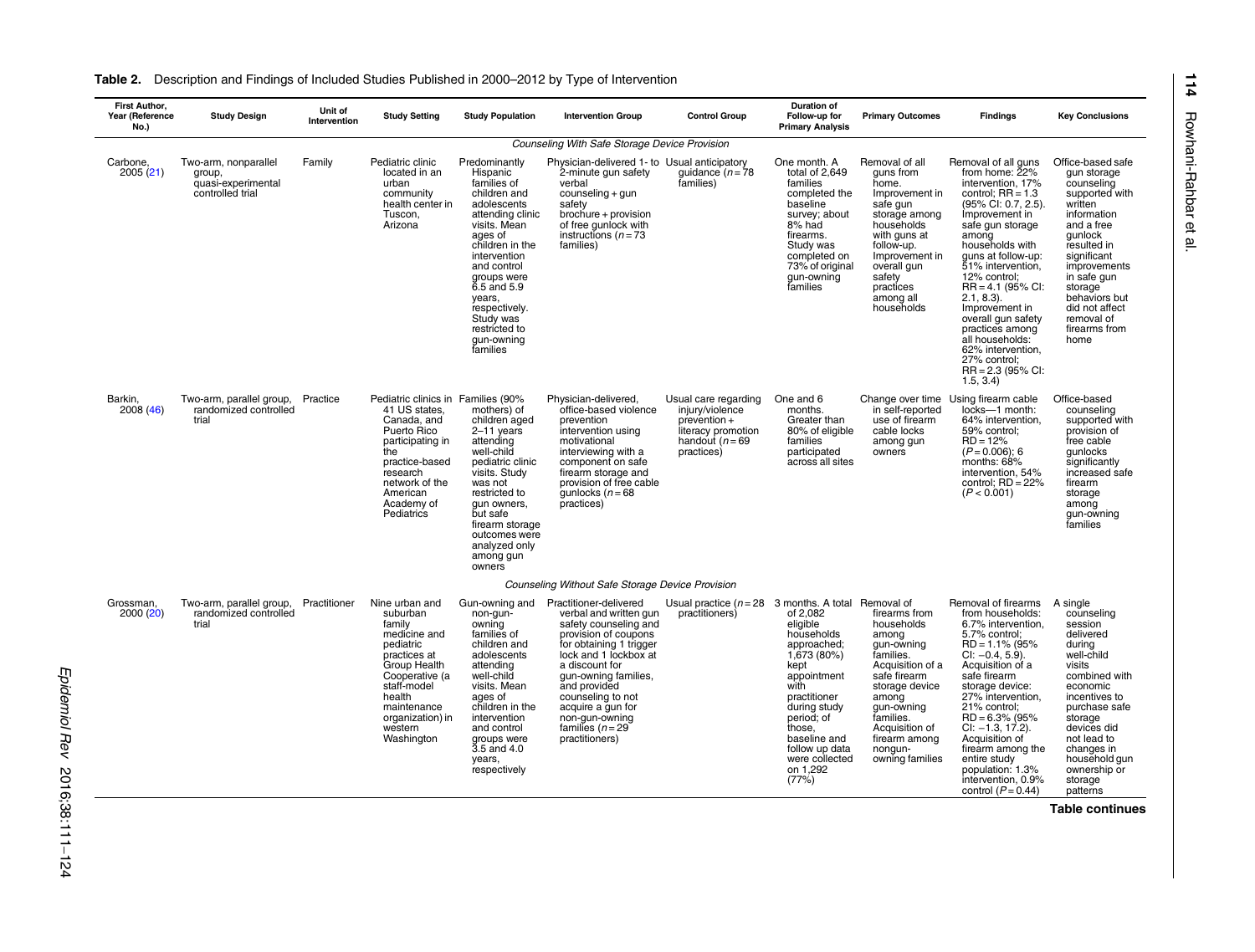Epidemiol Rev

2016;38:111–124

Epidemiol Rev 2016;38:111-124

| <b>First Author.</b><br>Year (Reference<br>No.) | <b>Study Design</b>                                                       | Unit of<br>Intervention | <b>Study Setting</b>                                                                                                                           | <b>Study Population</b>                                                                                                                                                          | <b>Intervention Group</b>                                                                                                                                                                                                                                                                                                           | <b>Control Group</b>                                                                                                                                                                                                                                                              | <b>Duration of</b><br>Follow-up for<br><b>Primary Analysis</b>                                                                                                                                          | <b>Primary Outcomes</b>                                                                                                                                                                                                                                                                                                            | <b>Findings</b>                                                                                                                                                                                                                                                                                                                                                                                                                                                                                                                                                                                                                                                                               | <b>Key Conclusions</b>                                                                                                                                                                           |
|-------------------------------------------------|---------------------------------------------------------------------------|-------------------------|------------------------------------------------------------------------------------------------------------------------------------------------|----------------------------------------------------------------------------------------------------------------------------------------------------------------------------------|-------------------------------------------------------------------------------------------------------------------------------------------------------------------------------------------------------------------------------------------------------------------------------------------------------------------------------------|-----------------------------------------------------------------------------------------------------------------------------------------------------------------------------------------------------------------------------------------------------------------------------------|---------------------------------------------------------------------------------------------------------------------------------------------------------------------------------------------------------|------------------------------------------------------------------------------------------------------------------------------------------------------------------------------------------------------------------------------------------------------------------------------------------------------------------------------------|-----------------------------------------------------------------------------------------------------------------------------------------------------------------------------------------------------------------------------------------------------------------------------------------------------------------------------------------------------------------------------------------------------------------------------------------------------------------------------------------------------------------------------------------------------------------------------------------------------------------------------------------------------------------------------------------------|--------------------------------------------------------------------------------------------------------------------------------------------------------------------------------------------------|
| Stevens.<br>2002 (49)                           | Two-arm, parallel group,<br>randomized controlled<br>trial                | Practice                | Twelve pediatric<br>primary care<br>practices in<br>mostly rural<br>areas of New<br>England.<br><b>United States</b>                           | Gun-owning and<br>non-gun-<br>owning<br>families of fifth<br>and sixth grade<br>children<br>attending<br>pediatric<br>well-child visits                                          | Practitioner-delivered<br>counseling about<br>safety (including safe<br>gun storage,<br>seatbelts, and bicycle<br>helmets): clinic site<br>support (site visits.<br>telephone calls.<br>newsletters, and<br>informational<br>materials); and<br>requiarly scheduled<br>printed materials<br>mailed to families<br>$(n=6$ practices) | Practitioner-delivered<br>counseling about<br>alcohol and tobacco<br>use; clinic site<br>support (site visits,<br>telephone calls,<br>newsletters, and<br>informational<br>materials); and<br>regularly scheduled<br>printed materials<br>mailed to families<br>$(n=6$ practices) | Visits at 12, 24.<br>and 36<br>months; 90%<br>$(n=3, 145)$ of<br>eligible<br>families<br>returned<br>baseline<br>survey with<br>only $4\%$ lost to<br>follow-up and<br>1% withdrew<br>over 36<br>months | Guns in home in<br>locked storage                                                                                                                                                                                                                                                                                                  | For storing guns<br>unlocked, at 12<br>months: $OR = 1.3$<br>(95% CI: 0.9, 1.8);<br>at 24 months:<br>$OR = 1.2$ (95% CI:<br>$0.8, 1.6$ ; at 36<br>months: $OR = 1.2$<br>(95% CI: 0.9, 1.7)                                                                                                                                                                                                                                                                                                                                                                                                                                                                                                    | Office-based safe<br>qun storage<br>counseling<br>supported with<br>long-term<br>reinforcement<br>did not<br>improve<br>locking of<br>household<br>guns                                          |
| Albright,<br>2003(45)                           | Three-arm, parallel<br>group,<br>quasi-experimental<br>controlled trial   | Patient                 | Urban.<br>community-<br>based,<br>university-<br>affiliated,<br>family practice<br>residency<br>teaching clinic<br>in Corpus<br>Christi, Texas | Adults or families<br>(mostly female<br>and Hispanic;<br>mean $age = 45$<br>years) of<br>children<br>attending clinic<br>visits. The<br>study was<br>restricted to<br>gun owners | Group intervention 1:<br>gun ownership survey<br>and verbal counseling<br>on safe gun storage<br>$(n=36$ patients).<br>Group intervention 2:<br>gun ownership<br>survey, verbal<br>counselling, and<br>written counseling on<br>safe gun storage<br>$(n=52$ patients)                                                               | Gun ownership survey<br>only ( $n = 39$ )<br>patients)                                                                                                                                                                                                                            | 60-90 days. Less Improvement or<br>than 0.5% of<br>those with<br>firearms in<br>home refused<br>participation                                                                                           | decrement in<br>safe gun<br>storage<br>practices as<br>indicated by a<br>change in<br>practices from<br>baseline to<br>follow-up:<br>locked guns,<br>unloaded guns,<br>no child<br>access, or<br>moving guns to<br>a safer place                                                                                                   | Made a safe change: Office-based<br>33% control, 64%<br>group intervention<br>$1,58%$ group<br>intervention<br>2. Made an unsafe<br>change: 31%<br>control, 22% group<br>intervention 1,<br>31% group<br>intervention 2                                                                                                                                                                                                                                                                                                                                                                                                                                                                       | verbal<br>counseling<br>with or without<br>written<br>materials<br>made a<br>positive impact<br>on safe firearm<br>storage habits                                                                |
| Sidman,<br>2005 (48)                            | Two-arm, parallel group, County<br>quasi-experimental<br>controlled trial |                         | King County,<br>Washington,<br>and 9 other<br>counties<br>outside of<br>Washington<br>without child<br>access<br>prevention<br>laws in 1996    | Study area<br>handgun-<br>owning<br>households<br>with children in<br>home                                                                                                       | Gun safe storage<br>community<br>educational campaign<br>consisting of<br>television and radio<br>announcements.<br>billboards,<br>community-<br>distributed<br>educational materials,<br>and discount coupons<br>for lockboxes $(n=1)$<br>county)                                                                                  | A total of 9 counties<br>were combined into<br>1 group to serve as<br>the referent                                                                                                                                                                                                | Two cross-<br>sectional<br>assessments<br>in 1996 and<br>2001. A total of<br>13% of those<br>contacted<br>refused, 85%<br>not eligible in<br>1996; similar<br>numbers in<br>2001                        | Handgun-related<br>outcomes: all<br>stored with<br>formal locking<br>devices (trigger<br>locks.<br>lockboxes, or<br>gun safes); all<br>stored in<br>lockboxes or<br>gun safes; any<br>stored loaded:<br>any stored<br>loaded without<br>a formal<br>locking device;<br>any stored<br>loaded and not<br>in a lockbox or<br>qun safe | Interyear odds ratios A broad,<br>comparing 2001<br>vs. 1996-all<br>stored with formal<br>locking devices:<br>$ORS = 1.5$ among<br>intervention and<br>1.3 among control<br>groups; all stored<br>in lockboxes or<br>qun safes:<br>$\overline{O}$ Rs = 1.7 among<br>intervention and<br>1.7 among control<br>groups; any stored<br>loaded: $Ofs = 0.7$<br>among<br>intervention and<br>1.1 among control<br>groups; any stored<br>loaded without a<br>formal locking<br>device: $ORs = 0.5$<br>among<br>intervention and<br>0.9 among control<br>groups; any stored<br>loaded and not in a<br>lockbox or gun<br>safe: $ORs = 0.6$<br>among<br>intervention and<br>0.7 among control<br>groups | educational<br>community-<br>based safe<br>firearm<br>storage<br>campaign<br>combined with<br>economic<br>incentives to<br>purchase<br>lockboxes did<br>not improve<br>safe storage<br>practices |

Table continues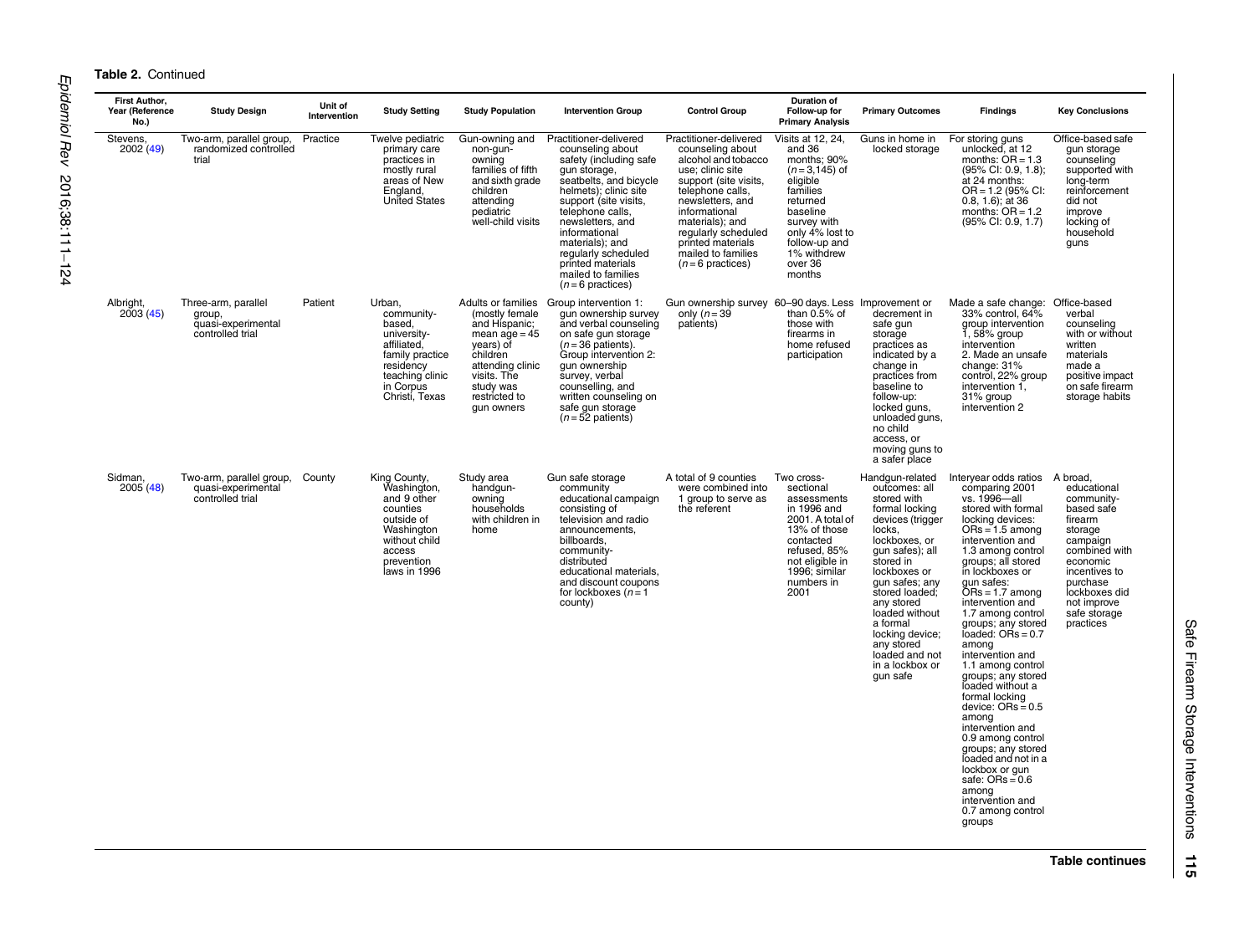| ì |
|---|
|   |
|   |
|   |
|   |
|   |
|   |
| í |
|   |
|   |
|   |
|   |

 $\overline{a}$ 

Abbreviations: CI, confidence interval; OR, odds ratio; RD, risk difference; RR, risk ratio. Abbreviations: CI, confidence interval; OR, odds ratio; RD, risk difference; RR, risk ratio

intervention, 78% control (P < 0.001) delivered at the individual or community level. The counseling could be of any length, from minutes to months, depending on the study design.

No attempt to conduct a meta-analysis was made because of notable between-study heterogeneity in settings, populations, and interventions. This decision does not indicate that included studies had no commonalities. For instance, the majority of included studies used health-care providerdelivered messages among children, adolescents, and their families during clinic visits. Nonetheless, differences were sufficiently meaningful that we deemed a pooling of effect measures across studies unwise and uninformative.

# RESULTS

#### Identified studies

Of 18 articles identified through the search followed by screening, 7 studies met all the inclusion criteria and were included in this review (Figure 1)  $(20, 21, 45-49)$ . The 11 excluded articles had used a before-after or after-only design without a control group (19, 50–58) and/or lacked a firearm storage component (19, 54, 59). In addition, 2 articles were linked to the same quasi-experimental study (54, 56).

Table 1 presents the included studies using the 3-level cross-classification scheme. Four randomized controlled trials and 3 quasi-experimental controlled studies were included in this review (classification level 1). Two studies used individuals and 5 studies used groups as the unit of intervention (classification level 2). Two studies provided both counseling and a safe firearm storage device, 4 studies provided counseling without a safe firearm storage device, and 1 study provided a safe firearm storage device without counseling (classification level 3).

#### Intervention characteristics

Six studies provided a form of counseling. Five of those studies included health-care provider-delivered messages at family medicine or pediatric practices among adult patients or children, adolescents, and their families during clinic visits (Table 2). Such counseling typically included brief verbal and/or written messages; however, the content of those messages differed between studies. Three studies adapted material from the Steps to Prevent Firearm Injuries in the Home program (20, 21, 45). The Steps to Prevent Firearm Injuries in the Home program, developed jointly by the American Academy of Pediatrics and the Brady Center to Prevent Gun Violence, is an educational program designed to facilitate health-care provider-delivered counseling to patients regarding the inherent risk of guns in households and the community. The Steps to Prevent Firearm Injuries in the Home program kit included a health-care provider manual, family brochures, and educational posters. All 3 studies focused solely on safe firearm storage practices and provided 1- or 2-minute-long messages as part of the intervention. In the study by Grossman et al. (20), families without household firearms were counseled about the risks associated with access to household firearms and discouraged from introducing firearms into their household in the future. Families with household firearms were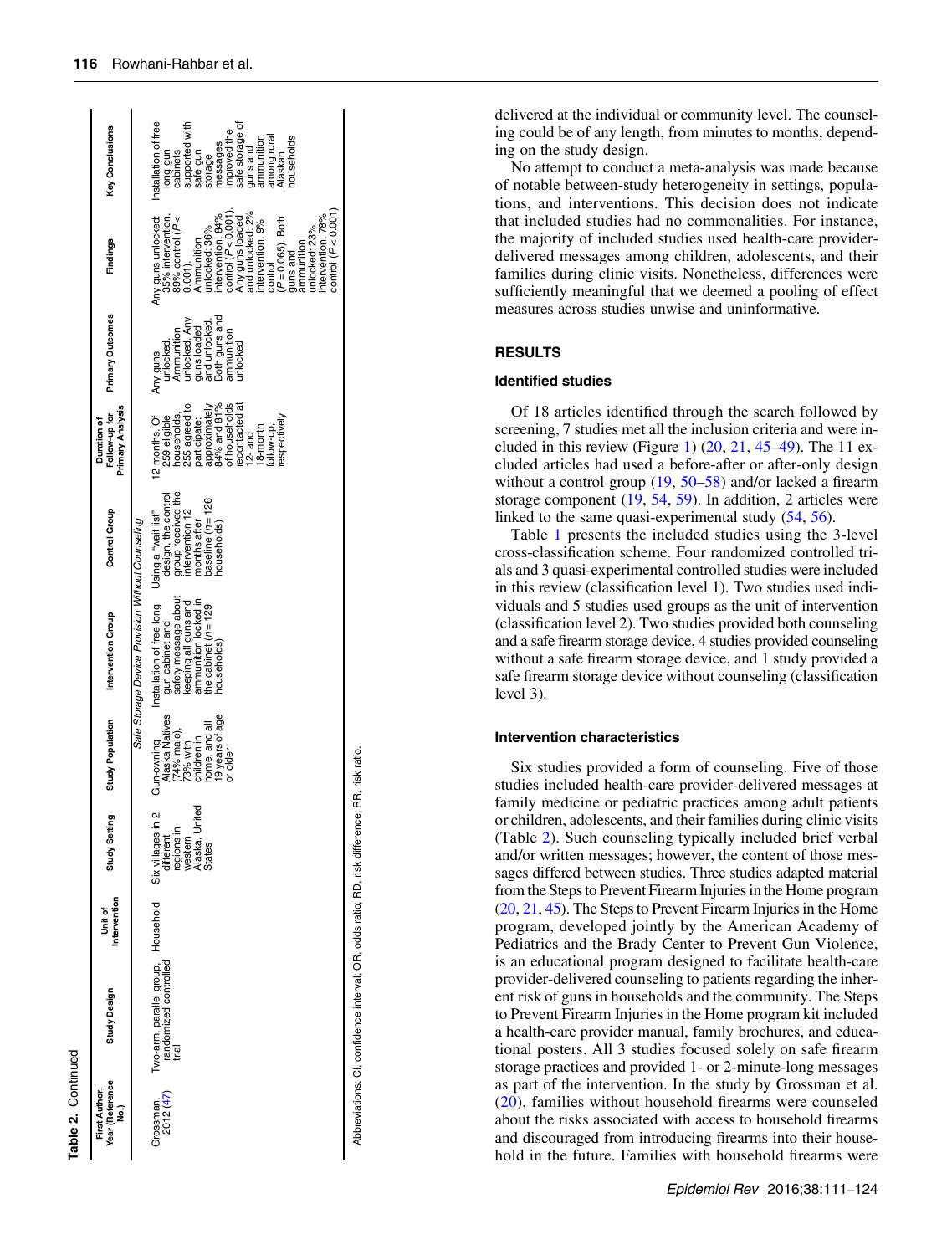counseled that the safest action for the entire family would be to remove guns from the household, and if they decided to keep firearms in their home they could reduce the risk of injury by storing them unloaded and in locked position. Additionally, coupons for obtaining 1 trigger lock and 1 lockbox at a discount were provided. The other 2 studies (21, 45) restricted attention to families with household firearms only and delivered the aforementioned message. In the study by Carbone et al.  $(21)$ , participants in the intervention group received a free gunlock that was able to fit all handguns and long guns in all calibers and came with illustrated instructions.

Barkin et al. (46) specifically used motivational interviewing techniques to discuss children's access to firearms when parents expressed concern or if the provider was concerned after reviewing family behaviors. Motivational interviewing is a patient-centered counseling style that assesses interest and confidence in changing and elicits behavior change by helping patients explore and resolve ambivalence. In this study, motivational interviewing was part of a multicomponent intervention that was guided by social cognitive theory and emphasized modifying behavior through skills building for both the provider (counseling behavior) and patient (behaviors at home). Providers were specifically trained to apply motivational interviewing as part of the intervention. Safe firearm storage practice was only 1 of several behaviors assessed in this investigation as it also targeted other outcomes such as media use and discipline approaches. Providers offered tangible tools (minute timers for disciplinary timeouts and limiting media, as well as cable locks (as many as were requested), to store firearms more safely) to participants in the intervention arm.

The study by Stevens et al. (49) included both clinical practice and home interventions and was unique in that it was delivered over a 36-month period. The investigators modified the focus of well-child visits from screening and providing facts to engaging the child and parent in a joint conversation and encouraging communication about safe firearm storage. Study staff provided ongoing support to clinical sites after the initial office-based intervention using site visits, telephone calls, newsletters, and information materials and with regularly scheduled visual and printed materials mailed to the families. Safe firearm storage practice was 1 of several behaviors assessed in this investigation as it additionally targeted alcohol consumption, smoking, and bicycle helmet use.

The study by Sidman et al. (48) was the only investigation included in this review that focused on a community campaign. It used television and radio announcements, educational materials, and billboards to promote safe firearm storage. The campaign centered on the slogan, "Buy a Box for Your Gun, Not Your Kid." Educational materials bearing the slogan were often accompanied by a picture of an empty child-sized coffin or an unlocked cabinet containing a handgun and were distributed to physicians, clinics, nursing organizations, churches, schools, parent-teacher associations, and law enforcement offices. In addition, \$10 coupons were provided for the purchase of \$80 Cannon lockboxes (Cannon Safe, Inc., Las Vegas, Nevada) stocked by a major regional department store chain. The experimental community was King County, Washington, and the control communities included 9 counties outside of Washington State and west of the Mississippi River.

In the study by Grossman et al.  $(47)$ , the intervention centered on the installation of a free long gun cabinet in households in rural villages in western Alaska. Up to 2 gun cabinets were installed along with instructions and a handout on use, a brief safety message about keeping all guns and ammunition locked in the cabinet, and instructions to keep the cabinet key in a secure location. The installer observed and certified that all guns and ammunition were secured in the cabinet after demonstrating its use. We did not consider this intervention to have included a form of counseling as previously defined; as such, it served as the only investigation in which the observed effect, if any, could reasonably be attributed to the provision of a safety device and not counseling in our opinion.

#### Intervention effects

A range of outcomes was evaluated in the studies (Table 2) mainly due to heterogeneity in the nature of interventions, as well as differences in the study populations and settings. Most studies restricted attention to gun-owning families and examined changes over time in safe firearm storage practices, such as keeping guns unloaded and locked, keeping ammunition locked and separate from firearms, removing access to guns by children, and moving guns to a safer place including removing them entirely from the household. There were investigations, however, in which the study population included non-gun-owning families (20); because outcomes pertaining to removal of guns from the household or use of a safety device did not apply to this subgroup, other outcomes such as acquisition of guns over the course of the study were assessed.

All 3 studies  $(21, 46, 47)$  in which a free safe firearm storage device was provided showed a significant improvement in safe storage practices (Table 2). In the study by Carbone et al.  $(21)$ , families in the intervention group were more likely than those in the control group to have improved overall gun safety practices over the follow-up period (relative risk = 2.29, 95% confidence interval: 1.52, 3.44). In the study by Barkin et al.  $(46)$ , households in the intervention group substantially increased (9.7%) in storing firearms with cable locks, while those in the control group decreased (−11.7%) their use of that device over the follow-up period (risk difference =  $22\%; P < 0.001$ ). In the study by Grossman et al. (47), 35% of homes in the intervention group and 89% of those in the control group reported having any guns unlocked at follow-up ( $P < 0.001$ ). An important feature of this study was that, unlike other investigations in which the outcomes were ascertained mainly by self-report, the outcome was also examined through direct observation; interviewers observed whether any guns or ammunition was visible outside a safe or cabinet around the interior of the home.

Among 4 studies  $(20, 45, 48, 49)$  in which no free safe firearm storage device was provided, only 1 (45) showed a significant improvement in safe firearm storage practices. Notably, 2 of those 4 studies (20, 48) provided economic incentives such as coupons for purchasing a safe firearm storage device; however, devices were not available for free and required the study participants to take additional steps to receive them, such as calling a toll-free number.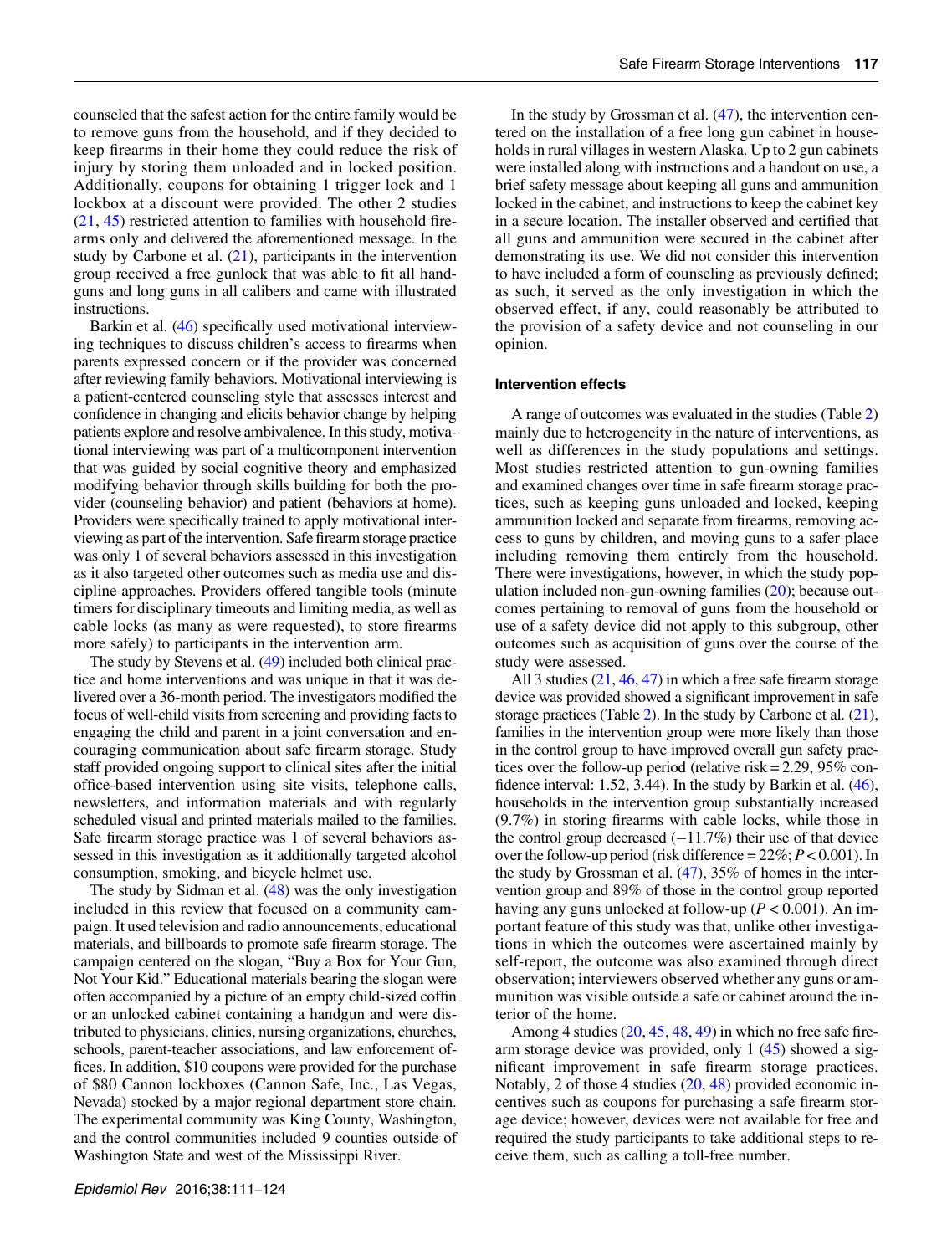| First Author,<br>Year<br>(Reference<br>No.) | <b>Random Sequence</b><br>Generation                                             | <b>Allocation</b><br>Concealment                                    | <b>Blinding<sup>a</sup></b>                                                                                                                  | Incomplete Outcome Data                                                                                                                                                                                                                                      | <b>Selective Reporting</b>                                                                                                                                                                                               | <b>Other Sources of Bias</b>                                                                                                                                                  |
|---------------------------------------------|----------------------------------------------------------------------------------|---------------------------------------------------------------------|----------------------------------------------------------------------------------------------------------------------------------------------|--------------------------------------------------------------------------------------------------------------------------------------------------------------------------------------------------------------------------------------------------------------|--------------------------------------------------------------------------------------------------------------------------------------------------------------------------------------------------------------------------|-------------------------------------------------------------------------------------------------------------------------------------------------------------------------------|
|                                             |                                                                                  |                                                                     |                                                                                                                                              | Counseling With Safe Storage Device Provision                                                                                                                                                                                                                |                                                                                                                                                                                                                          |                                                                                                                                                                               |
| Carbone.<br>2005(21)                        | High, Nonrandom<br>component based on a<br>preselected order for<br>intervention | groups with<br>explicitly<br>unconcealed<br>procedures              | High. Nonconcurrent Unclear. Insufficient<br>information on<br>whether outcome<br>assessment was<br>blinded                                  | Unclear, Insufficient information<br>on handling missing outcome<br>data                                                                                                                                                                                     | Low. Published report<br>includes all expected<br>outcomes                                                                                                                                                               | Low. Other important sources<br>of bias unlikely; specific<br>analyses conducted to<br>account for differences in<br>safe storage between<br>comparison groups at<br>baseline |
| Barkin.<br>2008(46)                         | Low. Computer-generated<br>random assignment list                                | Low. Central<br>allocation                                          | Low. Unblinded but<br>outcome<br>assessment likely<br>not influenced                                                                         | Unclear. A large fraction of<br>practices discontinued or<br>were excluded: however.<br>they were mostly balanced<br>in numbers across 2 arms<br>with somewhat similar, but<br>not highly specific reason<br>("due to failure to collect"<br>eligible data") | Unclear. Published report<br>includes information on<br>main outcome (use of<br>cable locks); however, a<br>number of other safe<br>firearm storage outcomes<br>were measured and not<br>reported                        | Low. Other important sources<br>of bias unlikely                                                                                                                              |
|                                             |                                                                                  |                                                                     |                                                                                                                                              | Counseling Without Safe Storage Device Provision                                                                                                                                                                                                             |                                                                                                                                                                                                                          |                                                                                                                                                                               |
| Grossman.<br>2000(20)                       | Low. Computer-generated<br>random number                                         | Unclear, Insufficient<br>information on<br>method of<br>concealment | Unclear, Unblinded to<br>participants and<br>personnel but<br>insufficient<br>information on<br>whether outcome<br>assessment was<br>blinded | Unclear. Equal proportions<br>of intervention and control<br>groups lost to follow-up, but<br>reasons unclear                                                                                                                                                | Unclear. Published report<br>includes all expected<br>primary outcomes;<br>however, reporting of gun<br>acquisition was not<br>restricted to nongun<br>owners (i.e., the third<br>indicated outcome was<br>not reported) | Low. Other important sources<br>of bias unlikely                                                                                                                              |
| Stevens.<br>2002(49)                        | Low. Computer-generated<br>random number                                         | Unclear, Insufficient<br>information on<br>method of<br>concealment | Unclear. Insufficient<br>information on<br>whether outcome<br>assessment was<br>blinded                                                      | Unclear, Insufficient<br>information on handling<br>missing outcome data                                                                                                                                                                                     | Low. Published report<br>includes all expected<br>outcomes                                                                                                                                                               | Unclear. Insufficient<br>information on strategies to<br>minimize residual<br>confounding by differences<br>between comparison<br>groups at baseline                          |
| Albright,<br>2003(45)                       | High. Systematic<br>nonrandom component<br>based on preselected<br>survey days   | High. Rotation of<br>survey days                                    | Low. Outcome<br>assessment was<br>blinded                                                                                                    | Low. 29 patients were<br>lost to follow-up; sensitivity<br>analyses did not materially<br>change the results                                                                                                                                                 | Low. Published report<br>includes all expected<br>outcomes                                                                                                                                                               | Unclear, Insufficient<br>information on strategies to<br>minimize residual<br>confounding by differences<br>between comparison<br>groups at baseline                          |

**Table 3.** Risk of Bias in Included Studies Published in 2000–2012 Using Cochrane Collaboration's Domain-Specific Tool for Quality Assessment

Table continues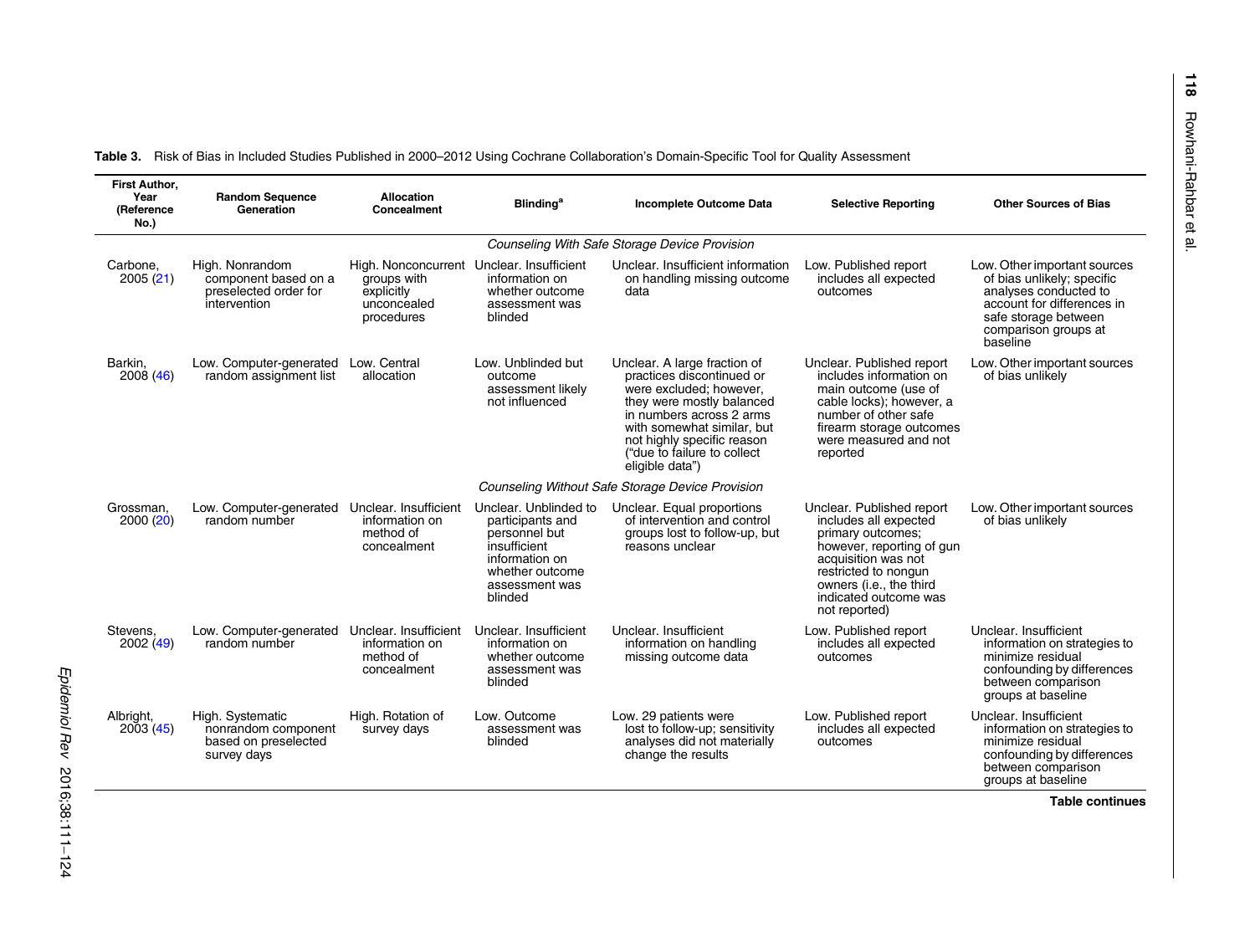| First Author,<br>(Reference<br>Year<br>Qo.) | Random Sequence<br>Generation                                                   | Concealment<br>Allocation                     | Blinding <sup>a</sup>                                                                                    | Incomplete Outcome Data                                                                                                                                                          | Selective Reporting                                        | Other Sources of Bias                                                                                                                                                                                                                                      |
|---------------------------------------------|---------------------------------------------------------------------------------|-----------------------------------------------|----------------------------------------------------------------------------------------------------------|----------------------------------------------------------------------------------------------------------------------------------------------------------------------------------|------------------------------------------------------------|------------------------------------------------------------------------------------------------------------------------------------------------------------------------------------------------------------------------------------------------------------|
| 2005 (48)<br>Sidman,                        | component based on a<br>preselected site for<br>High. Nonrandom<br>intervention | unconcealed<br>High. Explicitly<br>procedures | whether it affected<br>Unclear. Unblinded<br>and insufficient<br>information on<br>assessment<br>outcome | Unclear. Insufficient information<br>on handling missing outcome<br>data                                                                                                         | includes all expected<br>Low. Published report<br>outcomes | information on strategies to<br>confounding by differences<br>safety initiatives in control<br>counties during the study<br>presence of local firearm<br>between comparison<br>groups at baseline:<br>Jnclear. Insufficient<br>minimize residual<br>period |
|                                             |                                                                                 |                                               |                                                                                                          | Safe Storage Device Provision Without Counseling                                                                                                                                 |                                                            |                                                                                                                                                                                                                                                            |
| 2012 (47)<br>Grossman,                      | Low. Computer-generated Low. Central<br>random number                           | allocation                                    | assessment likely<br>Low. Unblinded but<br>not influenced<br>outcome                                     | 13% control households lost to<br>Unclear. Insufficient information<br>on handling missing outcome<br>data: 19% intervention and<br>follow-up at 12 months but<br>easons unclear | includes all expected<br>Low. Published report<br>outcomes | Low. Other important sources<br>of bias unlikely                                                                                                                                                                                                           |
|                                             |                                                                                 |                                               |                                                                                                          | <sup>a</sup> As recommended by the Cochrane Collaboration, separated for 1) participants and personnel during the study and 2) outcome assessors.                                |                                                            |                                                                                                                                                                                                                                                            |

#### Quality assessment

Overall, the included studies were of sufficiently high quality. Nonetheless, a wide range of risk of bias in different quality domains was observed (Table 3). Risk of selection bias was generally high for quasi-experimental controlled studies as the treatment assignment was not truly a random process and that allocation was not concealed (21, 45, 48). The risk of detection bias was unclear for several studies because the available information on blinding of outcome assessment was insufficient (20, 21, 48, 49). Some studies failed to report how incomplete outcome data were handled, leading to an unclear risk of attrition bias (20, 21, 46–49). Finally, a few investigations did not report characteristics of the study groups at baseline in sufficient detail leading to concerns about residual confounding, especially considering their relatively small sample size (45, 48, 49).

Despite these limitations, we believe that the large effect measures observed in studies that showed significant improvements in safe firearm storage practices make it unlikely that bias could explain the entirety of such associations. Some studies provided specific information to improve judgment about the potential effect of bias. For instance, Carbone et al.  $(21)$ acknowledged the limitations of a nonconcurrent design; nonetheless, they were not aware of any significant community gun-related program or event occurring during the study period that may have notably influenced their results. Likewise, some investigators noted the possibility of social desirability bias generated by participants' tendency to respond in an "acceptable" manner; however, the setting and nature of interventions coupled with the strength and direction of observed effects led them to conclude that their findings would be unlikely to have been dramatically distorted by such bias (45, 46).

# **DISCUSSION**

Four of the 7 clinic- or community-based interventions included in this systematic review were effective at promoting safe firearm storage practices. A central finding of this systematic review is that all 3 studies  $(21, 46, 47)$  in which free devices were provided improved safe firearm storage practices. On the other hand, 2 interventions that provided economic incentives to acquire safe firearm storage devices were ineffective  $(20, 48)$ . A serious need exists for additional high-quality randomized controlled trials of such interventions to inform policy and practice.

Studies included in this systematic review represent substantial progress over the past decade in the methodology used to design and evaluate safe firearm storage interventions. Another systematic review of safe firearm storage interventions published in 2003 (40) included only 1 randomized controlled trial and 6 before-after or after-only studies with no control group that had a number of methodological limitations. In that systematic review, 2 of 3 before-after studies (51, 52, 55) that assessed safe firearm storage interventions were effective, while another study (19) that evaluated firearm removal and acquisition among families with a depressed adolescent was ineffective. Both after-only studies (50, 53) demonstrated some firearm storage practices among participants; however, they were limited by small sample sizes.

Table 3. Continued

Continued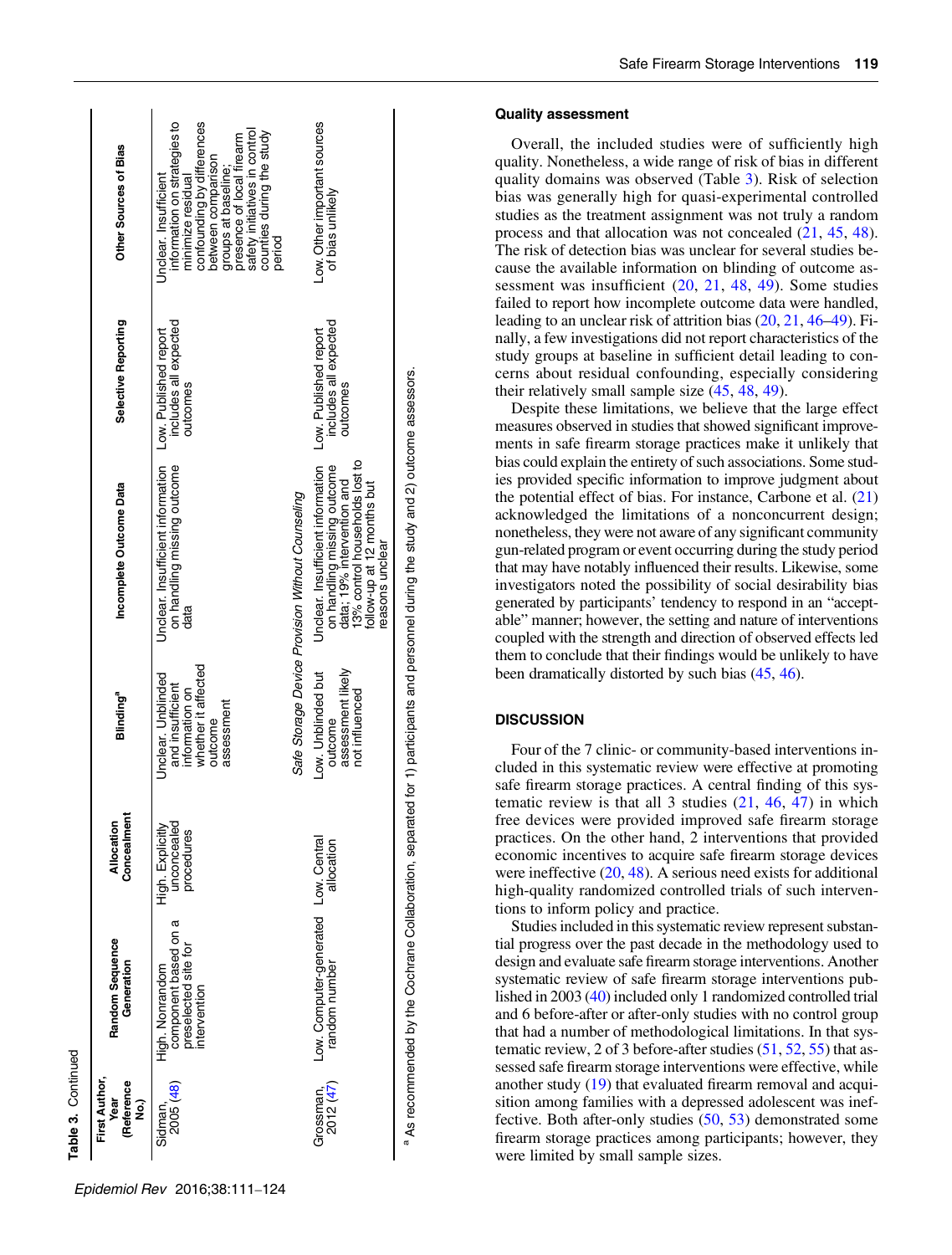Through our literature search, we also identified 3 safe firearm storage interventions  $(56–58)$  that were not included in either review (Web Table 2). Two after-only studies (56, 57) assessed firearm storage practices among adult gun owners exposed to a firearm-related public safety campaign, and 1 before-after investigation (58) examined a school-based program targeting gun-owning adults with children in the home. All 3 interventions were found to be effective. Overall, among all studies in the literature to date that assessed firearm storage interventions, 7 of 8 in which a free safe firearm device was provided were found to be effective (21, 46, 47, 51, 52, 56, 58). Notably, the eighth study (50) assessed the use of a free trigger lock without measuring overall safe firearm storage practices among law enforcement officers.

#### Considerations for future studies

That most studies offering a free safe firearm storage device were effective is consistent with an abundance of evidence regarding effectiveness of other health-care interventions (e.g., promoting medication or immunization adherence) in which removing economic and time barriers to follow clinical and public health recommendations has been shown to improve adherence  $(60-62)$ . Given the relatively small cost of devices such as trigger locks, some of which are available for as little as \$10, future interventions should strongly consider providing them to study participants. Knowledge regarding the impact of safe firearm storage promotion by type of device provision strategy (e.g., installing, handing out, mailing) or type of device (e.g., firearm cabinets, lockboxes, or cable or trigger locks) is quite limited and can be enhanced only through future comparative effectiveness studies.

Results from a 2004 survey showed that more than 20% of US individuals and households report owning more than 1 firearm, and approximately one half of firearm owners report owning more than 3 firearms (63). Interventions that do not provide a sufficient number of devices to secure all household firearms may find that individuals in the experimental group continue to report unsafe storage of some household firearms even if improvements in safe storage were made due to the intervention. This is particularly relevant given that the risk of self-inflicted firearm injuries is probably most dependent on the availability of a single firearm  $(64)$ . Thus, interventions aimed at improving safe storage among only a limited number of household firearms may find that improvements in safe firearm storage do not ultimately lead to lower risk of firearm-related injury.

The safety of household firearm storage can be improved by keeping firearms unloaded and separate from locked ammunition, or locked, by using firearm cabinets, lockboxes, or cable or trigger locks. Future studies should develop and implement baseline and follow-up instruments that capture changes in each of those behaviors, as well as cumulative and overall improvements in safe firearm storage practices. Strategies to control for differences in baseline storage practices between study groups, especially in quasi-randomized and small randomized studies, are of utmost importance. Another consideration for future studies is whether to recommend the removal of firearms from the household, especially in households with individuals at high risk for self-inflicted injury

(e.g., those with substance use disorders or other suicide risk factors) (65, 66). Removal of household firearms likely confers the greatest firearm-related injury risk reduction given that several studies have suggested that firearm availability is more strongly associated with injury than firearm accessibility (64, 67). One potential method for promoting a balanced message is using materials from the Steps to Prevent Firearm Injuries in the Home program, as demonstrated in 3 of the studies included in this review  $(20, 21, 45)$ . In those studies, families were counseled that the safest action would be to remove guns from the household, and if they chose to keep firearms in their home they could reduce the risk of injury by storing them unloaded and in locked position. However, recommendations to remove firearms from the home may enjoy less success than those promoting continued ownership with safe firearm storage (19, 20), and care should be taken in these discussions considering some firearm owners may prefer not to be asked to remove firearms from their homes  $(22, 23)$ .

The effect of firearm interventions on non-firearm-owning individuals and families is also of importance. Firearm interventions may reinforce previous decisions not to acquire firearms or, as noted by Grossman et al.  $(20)$ , may convince nonowners that safely storing firearms sufficiently decreases the risk of ownership thereby prompting a gun purchase. The outcome of interest in such studies would be the acquisition of firearms by nonowners and safe storage practices around newly acquired firearms. However, given that those outcomes are likely to be rare events, studies will require substantially larger study groups to have sufficient power to detect significant intervention effects.

An important aspect of the clinic-based intervention studies included in this review is that some individuals in the control group also received advice to safely store their firearms as a component of "usual care." For instance, 51% of control families in the study by Barkin et al.  $(46)$  discussed safe firearm storage with their provider. This is not surprising given that surveys have shown that firearm counseling is a common topic of discussion in some clinics, particularly in pediatrics (68, 69). Safe firearm storage intervention studies are typically pragmatic rather than explanatory in nature; therefore, the inclusion of a usual care arm is common and indeed desirable. This is an important consideration affecting decisions on sample size in safe firearm storage trials because the receipt of safety messages by control groups may result in a smaller intervention effect measure as a reflection of diminishing contrasts between study groups.

Motivations for firearm acquisition, ownership, and storage methods are complex, and little is known about such contextual factors or how they help to explain the effectiveness (or lack thereof ) of safe firearm storage interventions. Most states have enacted some legislation mandating safer firearm storage in households with children  $(70)$ ; however, our knowledge on whether such laws and regulations truly influence storage practices is limited. Also, a large proportion of gun owners report keeping firearms for protection and voice concerns about delays in accessing a safely stored firearm during threatening situations  $(21, 51, 63)$ . Additional studies are needed to determine whether the effectiveness of safe firearm storage interventions is modified by reasons for ownership or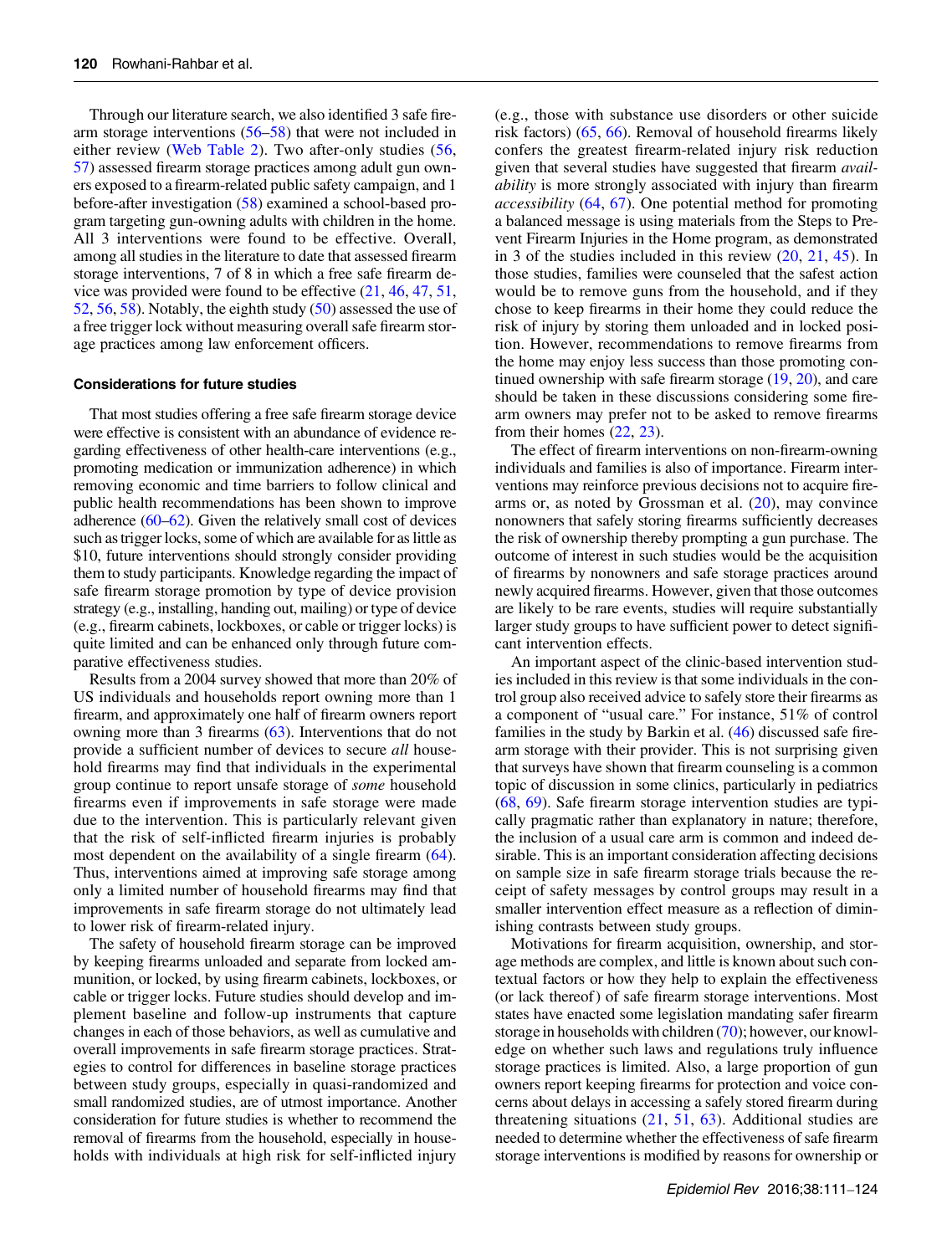perceived neighborhood safety. If such characteristics are shown to modify the intervention effect, future studies may consider the potential benefit of newly emerging "smart" firearm technologies, such as bracelets, watches, and implantable chips, that restrict the ability to discharge a firearm specifically to the owner  $(71)$ , thereby allowing more immediate access to firearms while also reducing firearm-related injury risk to others in the household. Importantly, while smart technology is an encouraging development in the field of firearm safety, studies have not assessed whether using such technology decreases risk of firearm-related injury or whether such devices confer unique risks to firearm owners (e.g., device malfunction). The widespread acceptability of such technology to firearm owners is also unknown.

Studies promoting safe firearm storage may benefit from including theme analyses aimed at improving our understanding of the complex reasons for firearm ownership, how patients perceive study interventions, and the credibility of intervention staff. Such mixed-method studies may also be helpful in improving our understanding of how participants perceive discussions about risks associated with firearm ownership and access, and if such perceptions differ by whether children are present in the household. For instance, firearm owners without children may be less likely to be convinced of personal risk rather than risk for children. Given that a majority of firearm owners are male  $(63)$ , including in dualparent households (72), and that most participants in pediatric clinic-based intervention studies in this review were mothers, improving our understanding of household dynamics after firearm interventions may be enlightening. That there appears to be a gender gap in awareness of household firearm ownership and storage practices introduces yet another layer of complexity faced by firearm storage interventions (72, 73).

Modifying firearm storage behaviors may require approaching firearm owners using a framework similar to that used in addressing other complex health behaviors, such as chronic disease management and substance use disorders. With that in mind, safe firearm storage interventions may benefit from moving beyond basic safety messages by adopting motivational interviewing techniques similar to those used in the study by Barkin et al. (46), in which patient-centered counseling is used to elicit behavior change by exploring ambivalence surrounding behavior change and promoting patient-centered solutions. Although such strategies may prove to be more effective than basic safety messages, implementing motivational interviewing strategies is likely to be substantially more time and resource intensive as they often require provider training sessions and greater time commitment during clinical encounters; these are barriers that have impeded the implementation of motivational interviewing in other settings (74).

This systematic review included studies that sought to examine the effectiveness of safe firearm storage interventions without specification of the target population. However, of the 7 included studies, 5 specifically targeted households with children, and 41%–73% of households in the remaining studies had children present. This focus on children likely stems from a public consensus regarding the consequences of unsupervised access to firearms by children and a preexisting emphasis on injury prevention among pediatric practitioners and researchers. However, that safe storage is also associated with a lower risk of self-inflicted firearm injuries among adults (11, 15) suggests the need for studies to address safe firearm storage in households without children. Additionally, most studies in this systematic review targeted the general population in terms of participants' likelihood of safe firearm storage and overall suicide risk. Future studies may consider specifically testing such interventions among populations most likely to store firearms unsafely (e.g., individuals with substance use disorders) or those who may be most likely to benefit from firearm safety interventions (e.g., individuals with risk factors for self-inflicted or unintentional injury). Although observational studies have demonstrated that safe firearm storage is associated with lower risk of firearm injury and death  $(11, 13, 15, 35)$ , a crucial next step is to assess firearm injury outcomes following safe firearm storage interventions. In the meantime, additional observational studies to assess the association between safe firearm storage and less frequently studied outcomes, such as unintentional or assault-related firearm injuries and deaths, would be valuable.

Additional opportunities for improvement in the methodological quality of studies that seek to examine safe firearm storage interventions do exist. Such studies should use a randomized controlled design whenever possible. To the extent possible, studies should be designed to be pragmatic in nature, utilizing nonrestrictive screening and inclusion criteria, and take into account issues of crossover, contamination, and the content of usual care. The conduct and reporting of such studies need to closely follow Consolidated Standards of Reporting Trials guidelines to ensure comprehensiveness and allow for comparison across studies (75). Several studies included in this systematic review failed to provide information on blinding of outcome assessment and did not report how incomplete outcome data were handled, leading to concerns about measurement error and selection bias. Studies that provide a safe firearm storage device typically rely on self-report of storage practices that may in turn introduce a strong potential for social desirability bias (a form of measurement error). Such bias is likely above and beyond a "baseline" social desirability associated with reporting firearm storage in general considering that those study participants indeed received a free device. Future studies can benefit from objective measurement of such practices (e.g., household inspection) as was done in the study by Grossman et al. (47) and by measuring the types of firearms present in each household (e.g., handgun, shotgun), as this may be indicative of reasons for firearm ownership (e.g., handgun for protection) and may help to explain intervention effectiveness. We call for creating a set of standards in measuring baseline and follow-up safe firearm storage practices in future trials. The number of household firearms and all components of safe firearm storage practice need to be accurately measured at baseline and follow-up points using the same instrument and assessors to allow for the comparison of participants' characteristics at baseline and alleviation of concerns about residual confounding. Such a measurement scheme would naturally lend itself to an appropriate analysis of change in each group that could in turn have desirable effects on the precision of effect measures.

We faced some limitations in the conduct of this systematic review. The number of studies meeting our inclusion criteria was small, as we included only studies that used a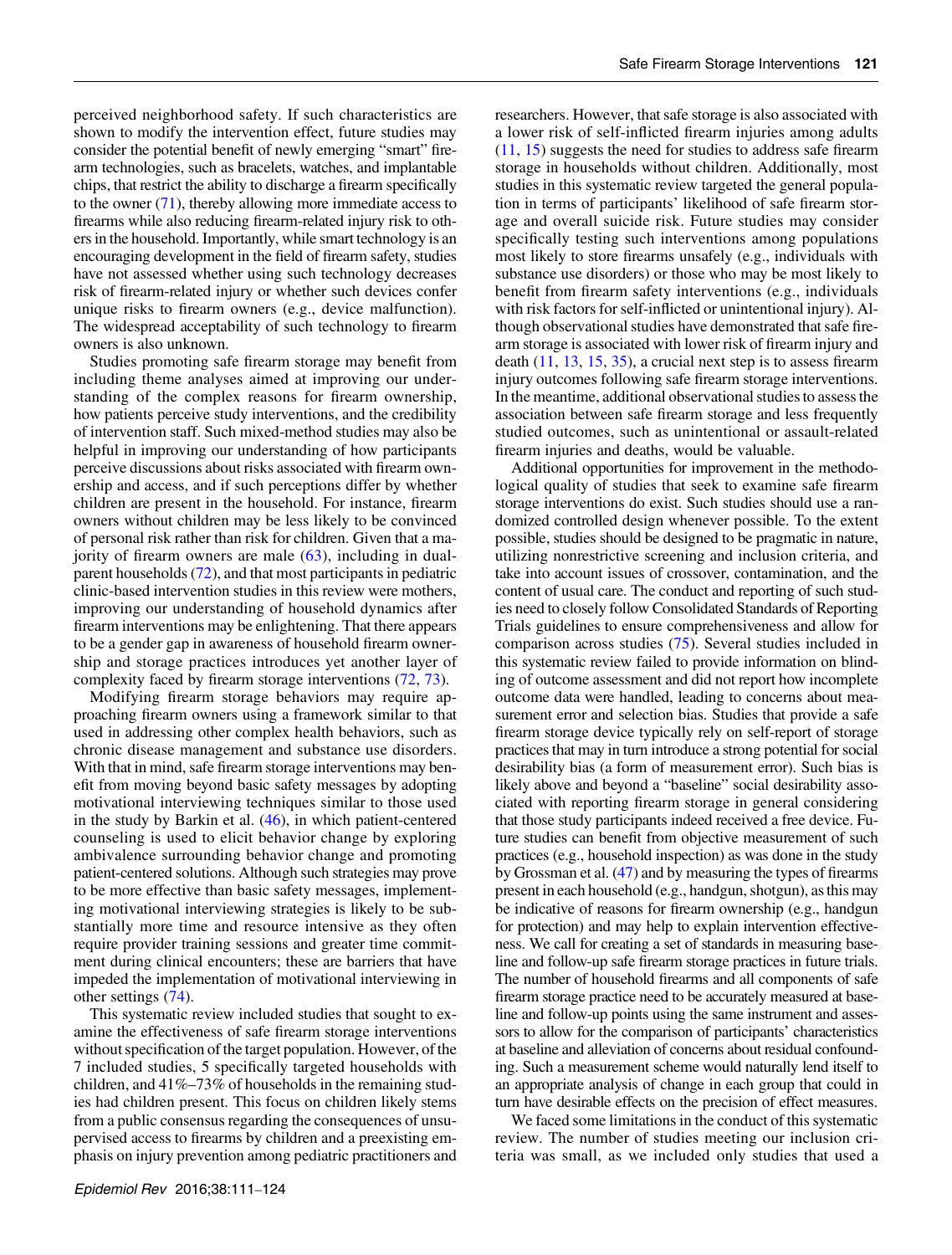randomized or quasi-experimental controlled design; however, it is notable that we found only a small number of studies of safe firearm storage interventions that used other designs (e.g., before-after, after-only). These small sample sizes highlight an urgent need to improve the current state of knowledge regarding safe firearm storage. The included studies varied in both design and risk of bias. Our crossclassification of studies according to their design was an attempt to organize the available information; however, the small number of studies included in each subgroup precluded our ability to compare the effectiveness in 1 subgroup of studies versus others. For the same reason, it was also not possible to examine the intervention effect measures stratified by the methodological quality of the included studies. Finally, the considerable heterogeneity of safe firearm storage interventions conducted to date precluded a meaningful pooling of findings across them. Considering the nature of such interventional studies, it is unlikely that an effect measure from a single firearm storage intervention can be readily applied to the variety of settings and populations in which firearm storage is relevant.

This systematic review meaningfully contributes to the evidence base regarding the effectiveness of interventions that promote safe firearm storage. Findings from additional methodologically sound randomized controlled trials are needed to inform evidence-based policy and practice for public health practitioners and clinicians in the future. The further development and implementation of effective gun safety interventions may require approaching firearm storage behaviors with the same attention to complexity as other health-care interventions addressing chronic disease management or substance use disorders. Future studies will benefit from focusing on individualized strategies to address firearm behavior change through acknowledging and addressing complex motivations for gun ownership and storage, removing economic and time barriers through providing free safe firearm storage devices directly, and adhering to rigorous methodological principles in the conduct and reporting of trials.

#### ACKNOWLEDGMENTS

Author affiliations: Department of Epidemiology, School of Public Health, University of Washington, Seattle, Washington (Ali Rowhani-Rahbar, Frederick P. Rivara); Department of Medicine, School of Medicine, University of Washington, Seattle, Washington (Joseph A. Simonetti); Department of Pediatrics, School of Medicine, University of Washington, Seattle, Washington (Ali Rowhani-Rahbar, Frederick P. Rivara); and Harborview Injury Prevention and Research Center, University of Washington, Seattle, Washington (Ali Rowhani-Rahbar, Joseph A. Simonetti, Frederick P. Rivara).

Conflict of interest: none declared.

#### **REFERENCES**

1. National Center for Injury Prevention and Control, Centers for Disease Control and Prevention. Web-based Injury Statistics

Query and Reporting System. http://www.cdc.gov/injury/ wisqars. Updated July 13, 2015. Accessed July 20, 2015.

- 2. Children's Safety Network. The cost of firearm violence. http://www.childrenssafetynetwork.org/publications/costfirearm-violence. Accessed July 20, 2015.
- 3. Cook PJ, Lawrence BA, Ludwig J, et al. The medical costs of gunshot injuries in the United States. JAMA. 1999;282(5): 447–454.
- 4. Corso PS, Mercy JA, Simon TR, et al. Medical costs and productivity losses due to interpersonal and self-directed violence in the United States. Am J Prev Med. 2007;32(6): 474–482.
- 5. Greenspan AI, Kellermann AL. Physical and psychological outcomes 8 months after serious gunshot injury. J Trauma. 2002;53(4):709–716.
- 6. Holbrook TL, Hoyt DB, Coimbra R, et al. Trauma in adolescents causes long-term marked deficits in quality of life: adolescent children do not recover preinjury quality of life or function up to two years postinjury compared to national norms. J Trauma. 2007;62(3):577–583; discussion 583.
- 7. Richmond TS, Kauder D, Schwab CW. A prospective study of predictors of disability at 3 months after non-central nervous system trauma. J Trauma. 1998;44(4):635-642; discussion 643.
- 8. Anglemyer A, Horvath T, Rutherford G. The accessibility of firearms and risk for suicide and homicide victimization among household members: a systematic review and meta-analysis. Ann Intern Med. 2014;160(2):101–110.
- 9. Brent DA, Perper JA, Allman CJ, et al. The presence and accessibility of firearms in the homes of adolescent suicides. A case-control study. JAMA. 1991;266(21):2989–2995.
- 10. Brent DA, Perper JA, Moritz G, et al. Firearms and adolescent suicide. A community case-control study. Am J Dis Child. 1993;147(10):1066–1071.
- 11. Conwell Y, Duberstein PR, Connor K, et al. Access to firearms and risk for suicide in middle-aged and older adults. Am J Geriatr Psychiatry. 2002;10(4):407–416.
- 12. Cummings P, Koepsell TD, Grossman DC, et al. The association between the purchase of a handgun and homicide or suicide. Am J Public Health. 1997;87(6):974–978.
- 13. Grossman DC, Mueller BA, Riedy C, et al. Gun storage practices and risk of youth suicide and unintentional firearm injuries. JAMA. 2005;293(6):707–714.
- 14. Kellermann AL, Rivara FP, Rushforth NB, et al. Gun ownership as a risk factor for homicide in the home. N Engl J Med. 1993;329(15):1084–1091.
- 15. Kellermann AL, Rivara FP, Somes G, et al. Suicide in the home in relation to gun ownership. N Engl J Med. 1992;327(7): 467–472.
- 16. Wiebe DJ. Homicide and suicide risks associated with firearms in the home: a national case-control study. Ann Emerg Med. 2003;41(6):771–782.
- 17. Johnson RM, Coyne-Beasley T, Runyan CW. Firearm ownership and storage practices, U.S. households, 1992–2002. A systematic review. Am J Prev Med. 2004;27(2):173–182.
- 18. Karp A. Completing the count: civilian firearms. In: Berman E, Krause K, LeBrun E, et al, eds. The Small Arms Survey: Guns and the City. New York, NY: Cambridge University Press; 2007:39–66.
- 19. Brent DA, Baugher M, Birmaher B, et al. Compliance with recommendations to remove firearms in families participating in a clinical trial for adolescent depression. J Am Acad Child Adolesc Psychiatry. 2000;39(10):1220–1226.
- 20. Grossman DC, Cummings P, Koepsell TD, et al. Firearm safety counseling in primary care pediatrics: a randomized, controlled trial. Pediatrics. 2000;106(1 Pt 1):22–26.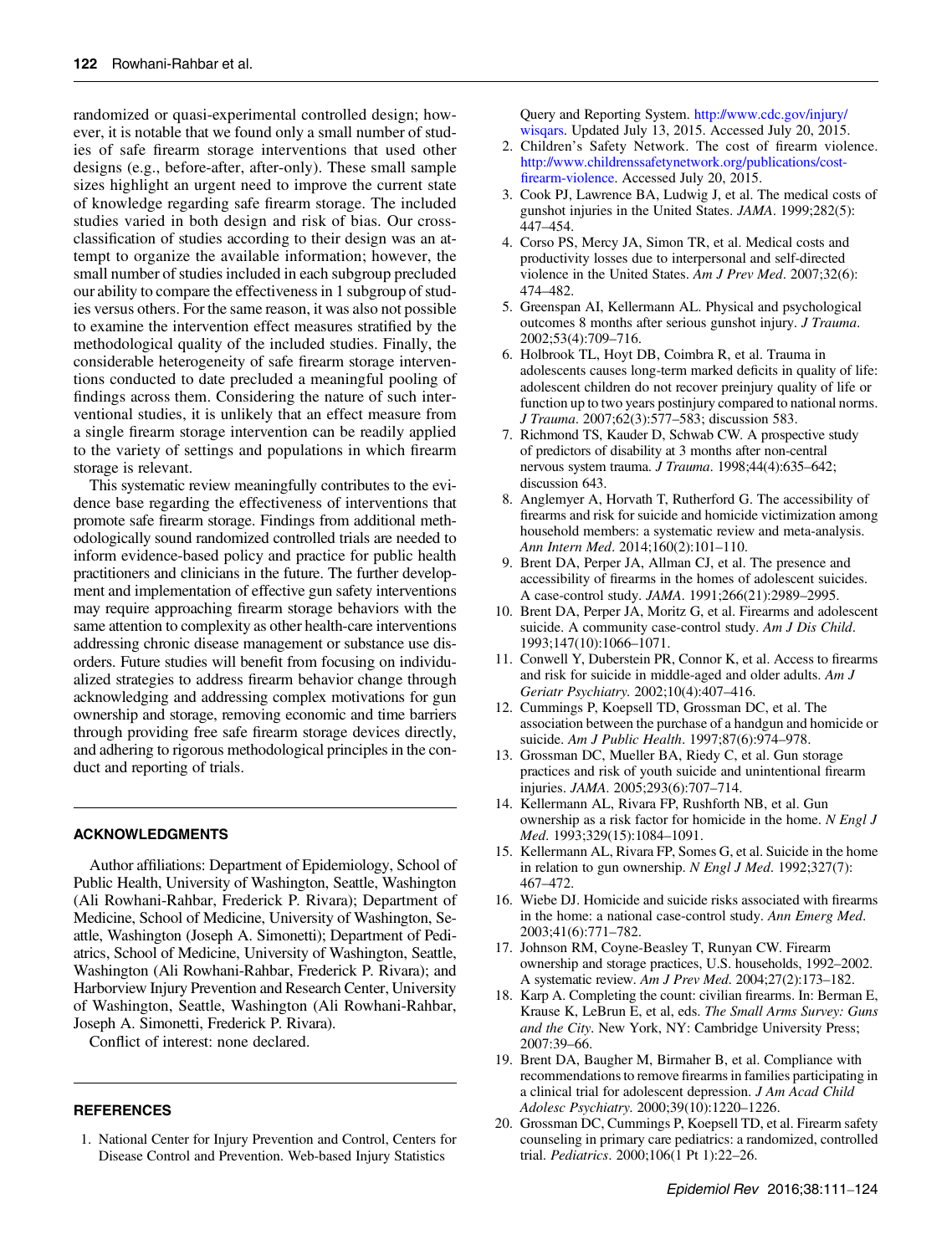- 21. Carbone PS, Clemens CJ, Ball TM. Effectiveness of gunsafety counseling and a gun lock giveaway in a Hispanic community. Arch Pediatr Adolesc Med. 2005;159(11): 1049–1054.
- 22. Forbis SG, McAllister TR, Monk SM, et al. Children and firearms in the home: a Southwestern Ohio Ambulatory Research Network (SOAR-Net) study. J Am Board Fam Med. 2007;20(4):385–391.
- 23. Webster DW, Wilson ME, Duggan AK, et al. Parents' beliefs about preventing gun injuries to children. Pediatrics. 1992; 89(5 Pt 1):908–914.
- 24. Stennies G, Ikeda R, Leadbetter S, et al. Firearm storage practices and children in the home, United States, 1994. Arch Pediatr Adolesc Med. 1999;153(6):586–590.
- 25. American Psychological Association. Gun violence: prediction, prevention, and policy. http://www.apa.org/pubs/info/reports/ gun-violence-prevention.aspx. Accessed July 20, 2015.
- 26. Butkus R, Doherty R, Daniel H, et al. Reducing firearm-related injuries and deaths in the United States: executive summary of a policy position paper from the American College of Physicians. Ann Intern Med. 2014;160(12):858–860.
- 27. Dowd MD, Sege RD, Council on Injury, Violence, and Poison Prevention Executive Committee, et al. Firearm-related injuries affecting the pediatric population. Pediatrics. 2012;130(5): e1416–e1423.
- 28. National Rifle Association. Eddie Eagle Program. https:// eddieeagle.nra.org. Accessed July 20, 2015.
- 29. National Shooting Sports Foundation. Safety and education. http://www.nssf.org/safety. Accessed July 20, 2015.
- 30. Guns & Ammo. G&A basics: how to store your gun. http:// www.gunsandammo.com/home-featured/ga-basics-how-tostore-your-gun. Accessed July 20, 2015.
- 31. Haught K, Grossman D, Connell F. Parents' attitudes toward firearm injury prevention counseling in urban pediatric clinics. Pediatrics. 1995;96(4 Pt 1):649–653.
- 32. Barry CL, McGinty EE, Vernick JS, et al. After Newtown public opinion on gun policy and mental illness. N Engl J Med. 2013;368(12):1077–1081.
- 33. Brent DA, Perper J, Moritz G, et al. Suicide in adolescents with no apparent psychopathology. J Am Acad Child Adolesc Psychiatry. 1993;32(3):494–500.
- 34. Shah S, Hoffman RE, Wake L, et al. Adolescent suicide and household access to firearms in Colorado: results of a casecontrol study. J Adolesc Health. 2000;26(3):157–163.
- 35. Shenassa ED, Rogers ML, Spalding KL, et al. Safer storage of firearms at home and risk of suicide: a study of protective factors in a nationally representative sample. J Epidemiol Community Health. 2004;58(10):841–848.
- 36. Vyrostek SB, Annest JL, Ryan GW. Surveillance for fatal and nonfatal injuries—United States, 2001. MMWR. 2004; 53(SS07):1–57.
- 37. Simon OR, Swann AC, Powell KE, et al. Characteristics of impulsive suicide attempts and attempters. Suicide Life Threat Behav. 2002;32(1 suppl):49–59.
- 38. de Moore GM, Plew JD, Bray KM, et al. Survivors of selfinflicted firearm injury. A liaison psychiatry perspective. Med J Aust. 1994;160(7):421–425.
- 39. Miller M, Azrael D, Hemenway D, et al. Firearm storage practices and rates of unintentional firearm deaths in the United States. Accid Anal Prev. 2005;37(4):661–667.
- 40. McGee KS, Coyne-Beasley T, Johnson RM. Review of evaluations of educational approaches to promote safe storage of firearms. Inj Prev. 2003;9(2):108–111.
- 41. Liberati A, Altman DG, Tetzlaff J, et al. The PRISMA statement for reporting systematic reviews and meta-analyses of studies

that evaluate health care interventions: explanation and elaboration. J Clin Epidemiol. 2009;62(10):e1–e34.

- 42. The US Government Printing Office. United States Code, 2009 edition. Title 18—crimes and criminal procedures. Part 1: crimes. Chapter 44: firearms. http://www.gpo.gov/fdsys/pkg/ USCODE-2009-title18/html/USCODE-2009-title18-partIchap44.htm. Accessed July 20, 2015.
- 43. The Cochrane Collaboration. Cochrane Handbook for Systematic Reviews of Interventions. http://handbook. cochrane.org. Accessed July 20, 2015.
- 44. Higgins JP, Altman DG, Gøtzsche PC, et al. The Cochrane Collaboration's tool for assessing risk of bias in randomised trials. BMJ. 2011;343:d5928.
- 45. Albright TL, Burge SK. Improving firearm storage habits: impact of brief office counseling by family physicians. J Am Board Fam Pract. 2003;16(1):40–46.
- 46. Barkin SL, Finch SA, Ip EH, et al. Is office-based counseling about media use, timeouts, and firearm storage effective? Results from a cluster-randomized, controlled trial. Pediatrics. 2008;122(1):e15–e25.
- 47. Grossman DC, Stafford HA, Koepsell TD, et al. Improving firearm storage in Alaska native villages: a randomized trial of household gun cabinets. Am J Public Health. 2012; 102(suppl 2):S291–S297.
- 48. Sidman EA, Grossman DC, Koepsell TD, et al. Evaluation of a community-based handgun safe-storage campaign. Pediatrics. 2005;115(6):e654–e661.
- 49. Stevens MM, Olson AL, Gaffney CA, et al. A pediatric, practice-based, randomized trial of drinking and smoking prevention and bicycle helmet, gun, and seatbelt safety promotion. Pediatrics. 2002;109(3):490–497.
- 50. Coyne-Beasley T, Johnson RM. Law enforcement officers' opinions about gun locks: anchors on life jackets? Inj Prev. 2001;7(3):200–204.
- 51. Coyne-Beasley T, Schoenbach VJ, Johnson RM. "Love our kids, lock your guns": a community-based firearm safety counseling and gun lock distribution program. Arch Pediatr Adolesc Med. 2001;155(6):659–664.
- 52. Horn A, Grossman DC, Jones W, et al. Community based program to improve firearm storage practices in rural Alaska. Inj Prev. 2003;9(3):231–234.
- 53. Kruesi MJ, Grossman J, Pennington JM, et al. Suicide and violence prevention: parent education in the emergency department. J Am Acad Child Adolesc Psychiatry. 1999;38(3): 250–255.
- 54. Meyer G, Roberto AJ, Atkin CK. A radio-based approach to promoting gun safety: process and outcome evaluation implications and insights. Health Commun. 2003;15(3): 299–318.
- 55. Oatis PJ, Fenn Buderer NM, Cummings P, et al. Pediatric practice based evaluation of the Steps to Prevent Firearm Injury program. Inj Prev. 1999;5(1):48–52.
- 56. Roberto A, Meyer G, Johnson AJ, et al. Promoting gun trigger-lock use: insights and implications from a radio-based health communication intervention. J Appl Commun Res. 2002; 30(3):210–230.
- 57. Vogel RE, Dean C. The effectiveness of a handgun safety education program. J Police Sci Adm. 1986;14(3):242-249.
- 58. Wargo C, Erdman DA, Smith JG, et al. Community gun safety in Central Pennsylvania. J Trauma Nurs. 2013;20(1):67–73.
- 59. Howard PK. Evaluation of age-appropriate firearm safety interventions. Pediatr Emerg Care. 2005;21(7):473–479.
- 60. Ohrt CK, McKinney WP. Achieving compliance with influenza immunization of medical house staff and students. A randomized controlled trial. JAMA. 1992;267(10):1377–1380.